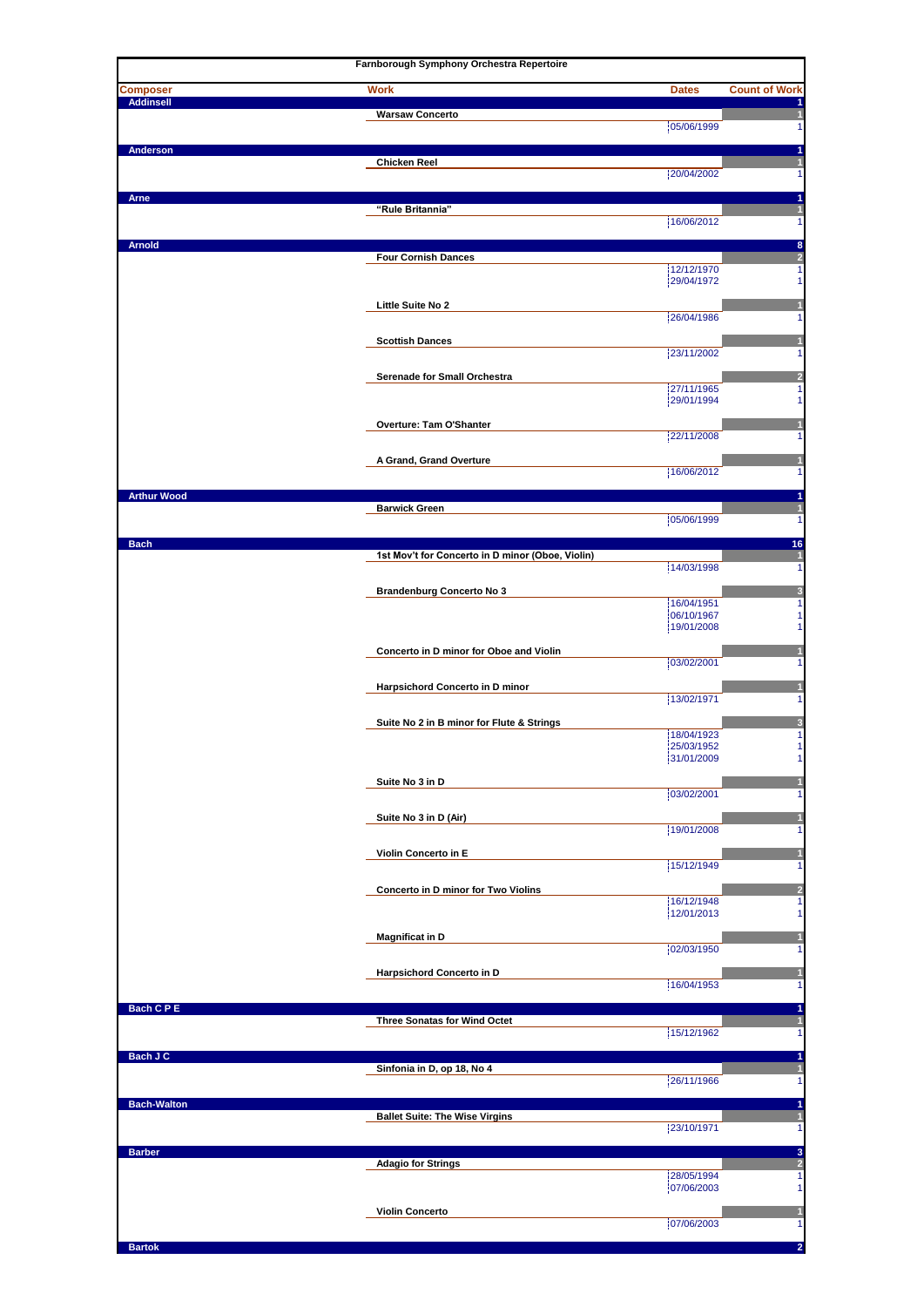| Bartok           | <b>Rumanian Folk Dances</b>           | 28/11/1959<br>1                                            |
|------------------|---------------------------------------|------------------------------------------------------------|
|                  | <b>Concerto for Orchestra</b>         |                                                            |
|                  |                                       | 13/06/2009<br>1                                            |
| <b>Bax</b>       |                                       | 1                                                          |
|                  | Tintagel                              | 1<br>13/06/2009<br>1                                       |
| <b>Beethoven</b> |                                       | 72                                                         |
|                  | Aria Fidelio                          | $\overline{\mathbf{1}}$                                    |
|                  |                                       | 10/04/1927<br>1                                            |
|                  | <b>Minuet for Strings</b>             | н<br>06/03/1934<br>1                                       |
|                  |                                       |                                                            |
|                  | Overture: Coriolan                    | $6\phantom{1}6$<br>24/03/1925<br>$\mathbf{1}$              |
|                  |                                       | 1<br>10/04/1927<br>07/03/1939<br>1                         |
|                  |                                       | 1<br>29/04/1961                                            |
|                  |                                       | 09/02/1968<br>1<br>1<br>19/03/1994                         |
|                  | <b>Overture: Egmont</b>               |                                                            |
|                  |                                       | $\overline{1}$<br>10/03/1936                               |
|                  |                                       | 04/05/1963<br>1<br>19/10/1968<br>1                         |
|                  |                                       | 08/03/2008<br>1                                            |
|                  | Overture: Leonora No 1                |                                                            |
|                  |                                       | 22/10/1979<br>1                                            |
|                  | Overture: Leonora No 3                | $6\phantom{1}6$                                            |
|                  |                                       | 05/03/1935<br>1<br>1<br>22/11/1969                         |
|                  |                                       | 26/11/1983<br>1<br>02/02/2002<br>1                         |
|                  |                                       | 01/04/2006<br>1                                            |
|                  |                                       | 19/01/2019<br>1                                            |
|                  | Overture: Ruins of Athens             | 28/11/1964<br>1                                            |
|                  |                                       |                                                            |
|                  | Piano Concerto No 3 in C minor        | $\overline{a}$<br>06/03/1934<br>1                          |
|                  |                                       | 12/02/1983<br>1                                            |
|                  | Piano Concerto No 4                   | $\overline{a}$                                             |
|                  |                                       | 08/12/1955<br>1<br>14/11/1992<br>1                         |
|                  | Piano Concerto No 5 ("Emperor")       | 3                                                          |
|                  |                                       | 01/03/1938<br>1                                            |
|                  |                                       | 28/04/1962<br>1<br>28/04/1973<br>1                         |
|                  | Romance in F for Violin and Orchestra | $\overline{\mathbf{c}}$                                    |
|                  |                                       | 18/04/1923<br>$\overline{1}$                               |
|                  |                                       | 27/11/1976<br>1                                            |
|                  | Romance in G for Violin and Orchestra | 1<br>19/11/1924<br>1                                       |
|                  |                                       |                                                            |
|                  | Symphony No 1 in C                    | 5<br>$\overline{\mathbf{1}}$<br>13/12/1922                 |
|                  |                                       | 1<br>10/04/1927<br>$\mathbf{1}$<br>15/12/1949              |
|                  |                                       | $\mathbf{1}$<br>27/11/1965                                 |
|                  |                                       | $\mathbf{1}$<br>19/03/2005                                 |
|                  | Symphony No 2 in D                    | 4<br>$\overline{1}$<br>01/04/1959                          |
|                  |                                       | $\mathbf{1}$<br>09/02/1974                                 |
|                  |                                       | $\mathbf{1}$<br>24/04/1982<br>$\mathbf{1}$<br>03/02/2001   |
|                  | Symphony No 3 in E flat (Eroica)      | 5                                                          |
|                  |                                       | $\mathbf{1}$<br>02/03/1930                                 |
|                  |                                       | 1<br>28/11/1959<br>1<br>14/10/1978                         |
|                  |                                       | $\mathbf{1}$<br>30/11/1996<br>$\mathbf{1}$<br>16/01/2016   |
|                  |                                       |                                                            |
|                  | Symphony No 4 in B flat               | $\overline{\mathbf{c}}$<br>13/12/1956<br>1                 |
|                  |                                       | 26/04/1975<br>1                                            |
|                  | Symphony No 5 in C minor              | 4                                                          |
|                  |                                       | $\overline{1}$<br>23/02/1926<br>15/04/1967<br>$\mathbf{1}$ |
|                  |                                       | $\mathbf{1}$<br>14/02/1987                                 |
|                  |                                       | $\mathbf{1}$<br>11/03/1995                                 |
|                  | Symphony No 6 in F (Pastoral)         | $\overline{4}$<br>$\ddagger$<br>12/12/1970                 |
|                  |                                       | $\frac{1}{1}$<br>16/10/1976                                |
|                  |                                       | 19/05/1990<br>$\mathbf{1}$<br>19/03/2011                   |
|                  |                                       |                                                            |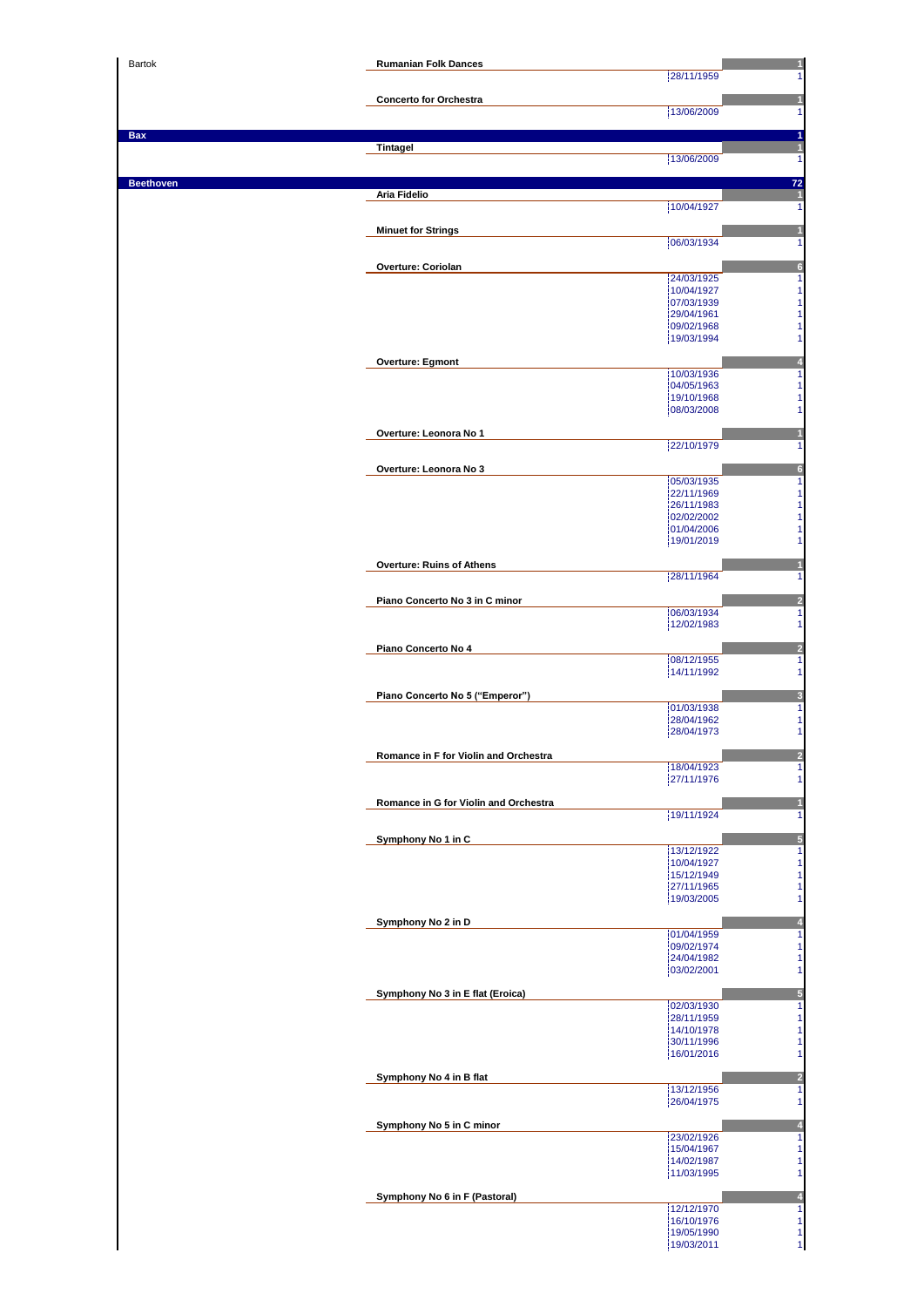| Beethoven        | Symphony No 7 in A                           | 3                                                         |
|------------------|----------------------------------------------|-----------------------------------------------------------|
|                  |                                              | 28/04/1962<br>1<br>09/02/1976<br>1                        |
|                  |                                              | 09/12/1995<br>1                                           |
|                  | Symphony No 8 in F                           | 4<br>12/12/1923<br>1                                      |
|                  |                                              | 24/04/1958<br>1<br>06/10/1967<br>1                        |
|                  |                                              | 19/03/1994<br>1                                           |
|                  | Symphony No. 9 in D minor ("Choral")         | 19/04/1969<br>1                                           |
|                  | Violin Concerto in D                         | $6\phantom{1}6$                                           |
|                  |                                              | 10/04/1927<br>1<br>05/03/1935<br>1                        |
|                  |                                              | 09/12/1954<br>1<br>22/11/1969<br>1                        |
|                  |                                              | 28/11/1981<br>1<br>19/03/1994<br>1                        |
|                  | Piano Concerto No 1                          |                                                           |
|                  |                                              | 09/04/1960<br>1                                           |
|                  | Aria A Perfido                               | n<br>28/04/1962<br>1                                      |
|                  |                                              |                                                           |
|                  | Overture: The Men of Prometheus              | 28/04/1962<br>1                                           |
|                  | Symphony No 5 in C minor (1st movement)      |                                                           |
|                  |                                              | 17/03/2018<br>1                                           |
| <b>Beethoven</b> | <b>Triple Concerto</b>                       | 1<br>1<br>19/01/2019                                      |
|                  |                                              | $\mathbf{1}$                                              |
| <b>Bellini</b>   | Concerto in E flat (Oboe and Strings)        | 1<br>$\overline{\mathbf{1}}$                              |
|                  |                                              | 14/03/1998<br>$\mathbf{1}$                                |
| <b>Benjamin</b>  | Overture to an Italian Comedy                | 1                                                         |
|                  |                                              | 15/04/1967<br>1                                           |
| <b>Berg</b>      | <b>Seven Early Songs</b>                     | 1<br>1                                                    |
|                  |                                              | 13/06/2015<br>1                                           |
|                  |                                              |                                                           |
| <b>Berkeley</b>  | Divertimento in B flat                       | 2                                                         |
|                  |                                              | $\frac{2}{1}$<br>23/10/1971<br>$\mathbf{1}$<br>26/11/1988 |
| <b>Berlioz</b>   |                                              | 12                                                        |
|                  | <b>Harold in Italy</b>                       | 1<br>26/04/1980<br>$\overline{4}$                         |
|                  | <b>Hungarian March</b>                       |                                                           |
|                  |                                              | 21/11/1998<br>1                                           |
|                  | Les Nuits d'Ete                              | 2<br>09/02/1991<br>1                                      |
|                  |                                              | 26/10/1991<br>1                                           |
|                  | Overture: Le Carnaval Romain                 | 3<br>29/04/1972<br>1                                      |
|                  |                                              | 23/04/1983<br>1<br>20/11/1999<br>1                        |
|                  | <b>Overture: Le Corsaire</b>                 | $\overline{2}$                                            |
|                  |                                              | 08/02/1997<br>1<br>24/03/2007<br>1                        |
|                  | <b>Symphonie Fantastique</b>                 | п                                                         |
|                  |                                              | 10/06/1995<br>1                                           |
|                  | <b>Trojan March</b>                          | $\overline{\mathbf{c}}$<br>19/10/1974<br>1                |
|                  |                                              | 08/02/1975<br>1                                           |
| <b>Bernstein</b> | <b>Overture: Candide</b>                     | 3<br>$\overline{a}$                                       |
|                  |                                              | 28/05/1994<br>$\mathbf{1}$<br>07/06/2003<br>$\mathbf{1}$  |
|                  | <b>Symphonic Dances from West Side Story</b> |                                                           |
|                  |                                              | 16/06/2018<br>1                                           |
| <b>Bizet</b>     | Carmen (Toreador March and Chorus)           | 15<br>1                                                   |
|                  |                                              | 18/10/1980<br>$\mathbf{1}$                                |
|                  | Carmen Suite No 1                            | $\overline{a}$<br>09/03/1991<br>1                         |
|                  | L'Arlesienne Suite No 1                      | 05/06/1999<br>1<br>$6\phantom{1}$                         |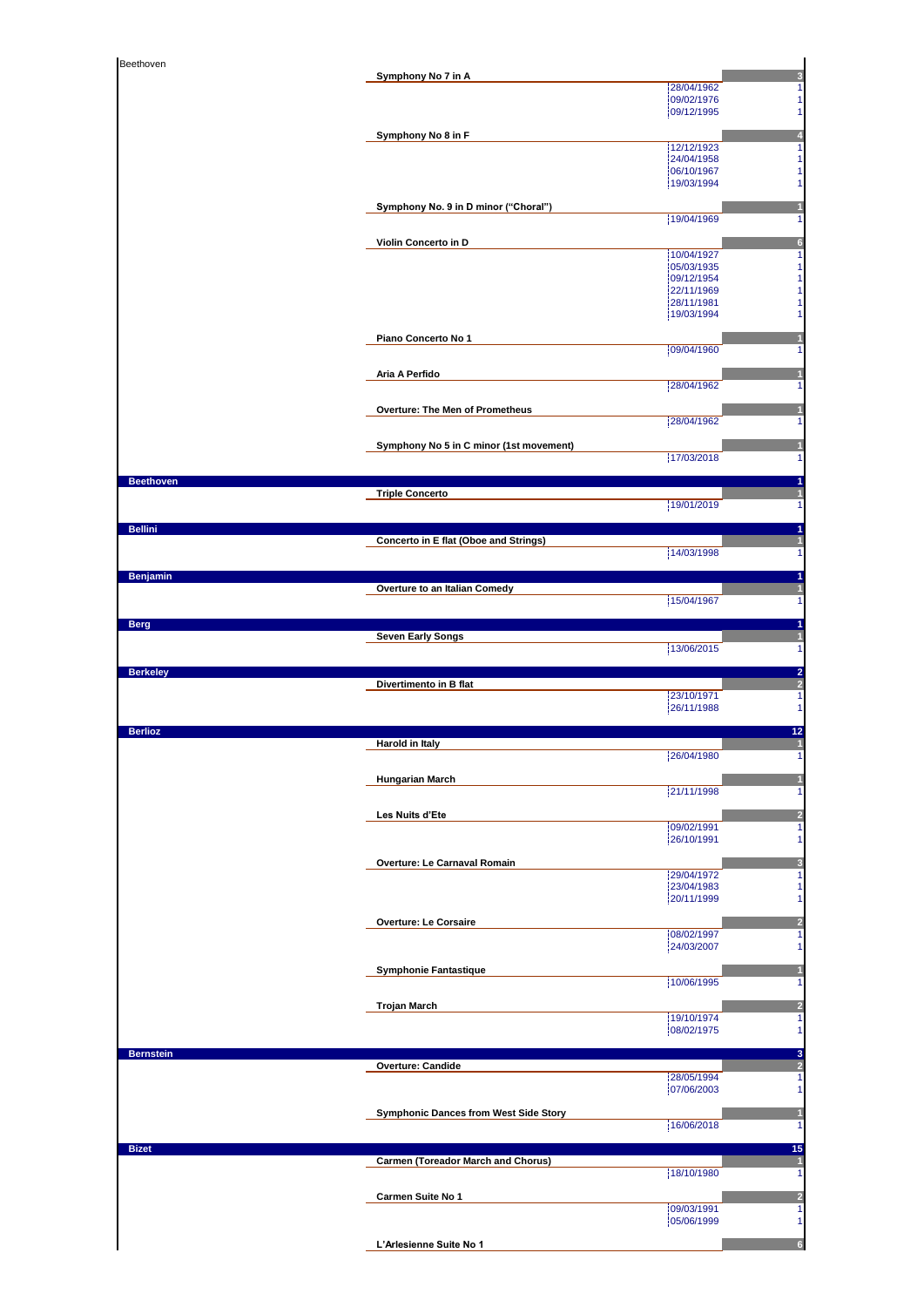|                   | L'Arlesienne Suite No 1             | 24/03/1925<br>17/03/1929               |
|-------------------|-------------------------------------|----------------------------------------|
|                   |                                     | 05/03/1935                             |
|                   |                                     | 07/03/1939<br>13/12/1956               |
|                   |                                     | 13/10/1973                             |
|                   | <b>Overture: Doctor Miracle</b>     |                                        |
|                   |                                     | 28/10/1995                             |
|                   | <b>Symphonic Suite: Roma</b>        |                                        |
|                   |                                     | 26/11/1977                             |
|                   | Symphony No 1 in C major            |                                        |
|                   |                                     | 30/11/1963<br>13/02/1971               |
|                   |                                     | 31/01/2009                             |
|                   | Carmen Suite No 2                   |                                        |
|                   |                                     | 16/06/2018                             |
| <b>Bliss</b>      | Suite: Things to Come               |                                        |
|                   |                                     | 14/10/1978                             |
|                   |                                     | 07/06/1997                             |
| <b>Boccherini</b> | <b>Minuet for Strings</b>           |                                        |
|                   |                                     | 06/03/1934                             |
| <b>Bond</b>       |                                     |                                        |
|                   | The Frog Prince                     |                                        |
|                   |                                     | 20/04/2002                             |
| <b>Booth</b>      | Symphony No 1 in B flat             |                                        |
|                   |                                     | 10/02/1932                             |
| <b>Borodin</b>    |                                     |                                        |
|                   | Overture: Prince Igor               | 18/10/1975                             |
|                   |                                     | 30/11/1985                             |
|                   |                                     | 21/05/2005<br>19/01/2008               |
|                   |                                     |                                        |
|                   | Polovtsian Dances from Prince Igor  | 18/10/1975                             |
|                   |                                     | 21/11/1998<br>21/05/2005               |
|                   |                                     | 16/06/2012                             |
|                   | Symphony No. 2 in B minor           |                                        |
|                   |                                     | 30/11/1968<br>21/11/2015               |
|                   |                                     |                                        |
|                   | In the Steppes of Central Asia      | 28/03/2015                             |
|                   |                                     |                                        |
| poularige         | D'un soir triste                    |                                        |
|                   |                                     | 17/11/2018                             |
| <b>Boyce</b>      | Symphony No 1 in B flat             |                                        |
|                   |                                     | 16/04/1951                             |
|                   |                                     | 09/02/1976                             |
| <b>Brahms</b>     |                                     |                                        |
|                   | <b>Academic Festival Overture</b>   | 09/02/1985                             |
|                   |                                     | 11/06/2016                             |
|                   | Double Concerto in A minor          |                                        |
|                   |                                     |                                        |
|                   |                                     | 15/12/1962<br>26/04/1975               |
|                   |                                     | 28/11/1987                             |
|                   |                                     | 24/04/1999<br>16/01/2016               |
|                   | Hungarian Dances Nos 5 & 6          |                                        |
|                   |                                     | 29/04/1972                             |
|                   | Piano Concerto No 1 in D minor      |                                        |
|                   |                                     | 08/02/1986<br>08/03/2008               |
|                   |                                     |                                        |
|                   | Piano Concerto No 2 in B flat major | 15/03/2003                             |
|                   |                                     | 13/01/2018                             |
|                   | Serenade No 1 in D                  |                                        |
|                   |                                     | 04/05/1963<br>06/02/1978               |
|                   |                                     | 28/10/1995                             |
|                   | <b>St Anthony Variations</b>        |                                        |
|                   |                                     | 04/05/1963                             |
|                   |                                     | 19/10/1968<br>11/11/1972<br>09/05/1987 |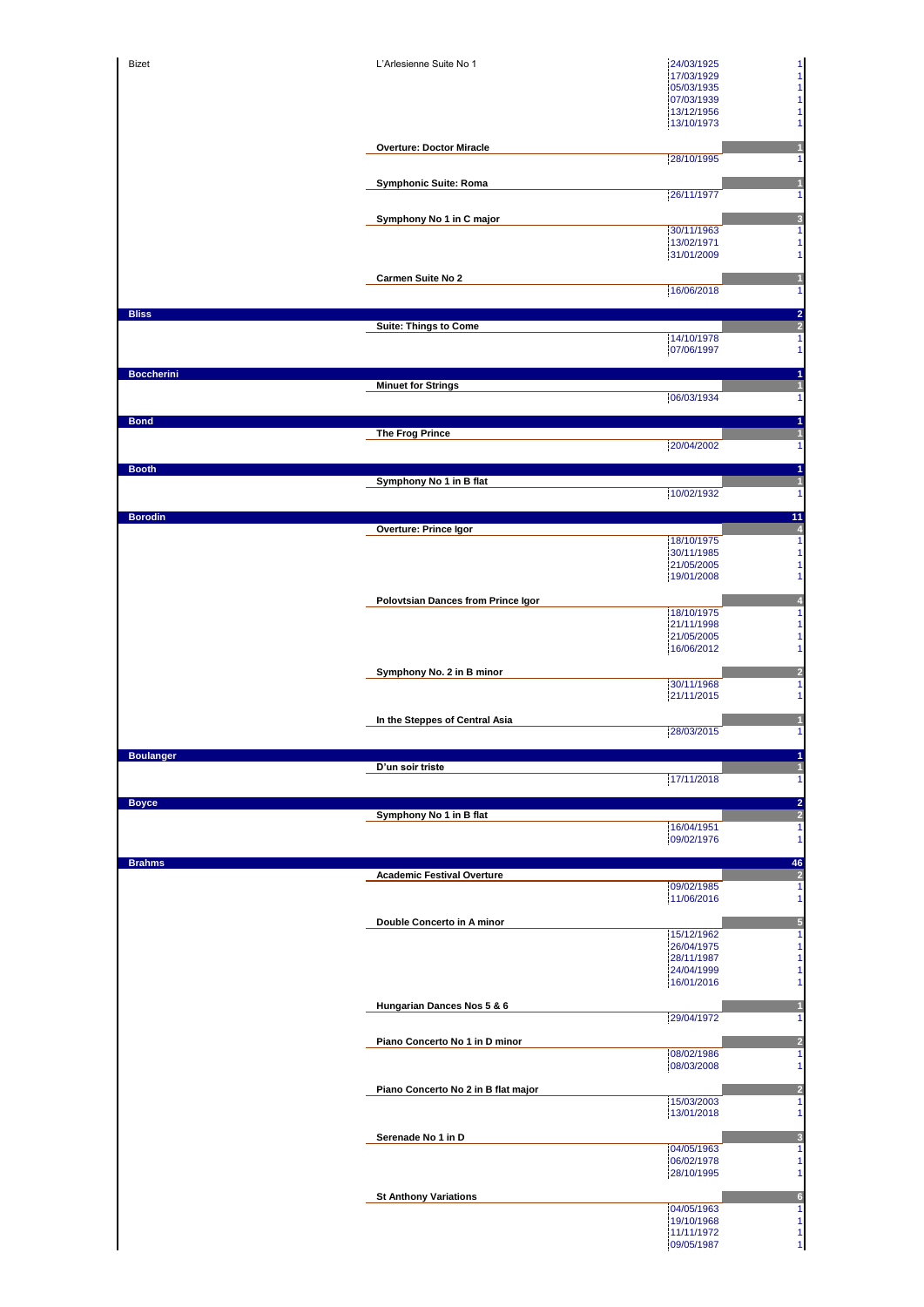| <b>Brahms</b>      | St Anthony Variations                     | 13/11/2004<br>$\mathbf{1}$<br>$\mathbf{1}$<br>22/01/2011 |
|--------------------|-------------------------------------------|----------------------------------------------------------|
|                    | Symphony No 1 in C minor                  | $\overline{\mathbf{4}}$                                  |
|                    |                                           | 27/04/1968<br>$\mathbf{1}$                               |
|                    |                                           | 28/11/1981<br>$\mathbf{1}$<br>17/11/2007<br>$\mathbf{1}$ |
|                    |                                           | $\mathbf{1}$<br>16/11/2019                               |
|                    | Symphony No 2 in D major                  | $\overline{\mathbf{5}}$<br>25/04/1970<br>$\mathbf{1}$    |
|                    |                                           | 16/02/1980<br>$\mathbf{1}$<br>$\mathbf{1}$<br>26/11/1994 |
|                    |                                           | 24/03/2007<br>$\mathbf{1}$                               |
|                    |                                           | 14/01/2017<br>$\mathbf{1}$                               |
|                    | Symphony No 3 in F major                  | $\overline{\mathbf{4}}$<br>19/11/1960<br>$\mathbf{1}$    |
|                    |                                           | 23/10/1971<br>$\mathbf{1}$                               |
|                    |                                           | 22/11/1997<br>$\mathbf{1}$<br>15/11/2014<br>$\mathbf{1}$ |
|                    | Symphony No 4 in E minor                  | $\overline{\mathbf{3}}$                                  |
|                    |                                           | 28/04/1973<br>$\mathbf{1}$<br>26/11/1988<br>$\mathbf{1}$ |
|                    |                                           | 12/11/2011<br>$\mathbf{1}$                               |
|                    | <b>Tragic Overture</b>                    | $\overline{\mathbf{3}}$                                  |
|                    |                                           | 15/12/1926<br>$\mathbf{1}$<br>21/04/1955<br>$\mathbf{1}$ |
|                    |                                           | 25/11/1967<br>$\mathbf{1}$                               |
|                    | <b>Two Hungarian Dances</b>               | $\overline{a}$                                           |
|                    |                                           | 13/12/1922<br>$\mathbf{1}$<br>15/12/1926<br>$\mathbf{1}$ |
|                    | Violin Concerto in D major                | 4                                                        |
|                    |                                           | 28/11/1959<br>$\mathbf{1}$                               |
|                    |                                           | 15/10/1977<br>$\mathbf{1}$<br>$\mathbf{1}$<br>04/11/1989 |
|                    |                                           | $\mathbf{1}$<br>26/04/1997                               |
| <b>Bray</b>        |                                           | 1                                                        |
|                    | <b>Black Rainbow</b>                      | $\mathbf{1}$<br>10/06/2017<br>$\vert$                    |
| <b>Bridge</b>      |                                           | 1                                                        |
|                    | <b>Suite for Strings</b>                  | $\mathbf{1}$<br>31/03/1990<br>1                          |
|                    |                                           | $\blacksquare$                                           |
|                    |                                           |                                                          |
| <b>Bridger</b>     | A Hampshire Suite                         | $\mathbf{1}$                                             |
|                    |                                           | 01/03/1938<br>$\mathbf{1}$                               |
| <b>Britten</b>     | <b>Simple Symphony</b>                    | 8<br>$\overline{\mathbf{4}}$                             |
|                    |                                           | $\mathbf{1}$<br>13/12/1951                               |
|                    |                                           | 10/12/1953<br>1<br>17/10/1981<br>$\mathbf{1}$            |
|                    |                                           | 11/03/1995<br>$\vert$                                    |
|                    | The Young Person's Guide to the Orchestra | $\mathbf{1}$                                             |
|                    |                                           | 26/04/1986                                               |
|                    | <b>Four Sea Interludes</b>                | $\mathbf{1}$<br>15/06/2013<br>$\mathbf{1}$               |
|                    | <b>Hymn to St Cecilia</b>                 | $\mathbf{1}$                                             |
|                    |                                           | 29/11/1958<br>$\mathbf{1}$                               |
|                    | Sinfonia da Requiem                       | $\vert$                                                  |
|                    |                                           | 18/11/2017<br>$\mathbf{1}$                               |
| <b>Bruch</b>       | Kol Nidrei                                | 11<br>$\overline{\mathbf{c}}$                            |
|                    |                                           | 13/10/1973<br>$\mathbf{1}$<br>18/05/1991<br>1            |
|                    |                                           |                                                          |
|                    | Violin Concerto No 1 in G minor           | $\bf{8}$<br>01/03/1938<br>$\mathbf{1}$                   |
|                    |                                           | $\mathbf{1}$<br>30/11/1963<br>$\mathbf{1}$<br>28/04/1979 |
|                    |                                           | $\mathbf{1}$<br>26/11/1988                               |
|                    |                                           | $\mathbf{1}$<br>26/11/1994<br>08/11/2003<br>$\mathbf{1}$ |
|                    |                                           | 15/11/2014<br>$\vert$<br>13/11/2021<br>$\mathbf{1}$      |
|                    | Symphony No 3 in E Major                  | $\vert$                                                  |
|                    |                                           | 28/03/2015<br>$\mathbf{1}$                               |
| <b>Bruckner</b>    |                                           | 1                                                        |
|                    | Symphony No 4 in E flat (Romantic)        | $\mathbf{1}$<br>01/04/2006<br>$\mathbf{1}$               |
|                    |                                           |                                                          |
| <b>Butterworth</b> | Rhapsody: A Shropshire Lad                | $\mathbf{3}$<br>$\vert$                                  |
|                    | The Banks of Green Willow                 | 24/04/1971<br>$\mathbf{1}$<br>$\overline{2}$             |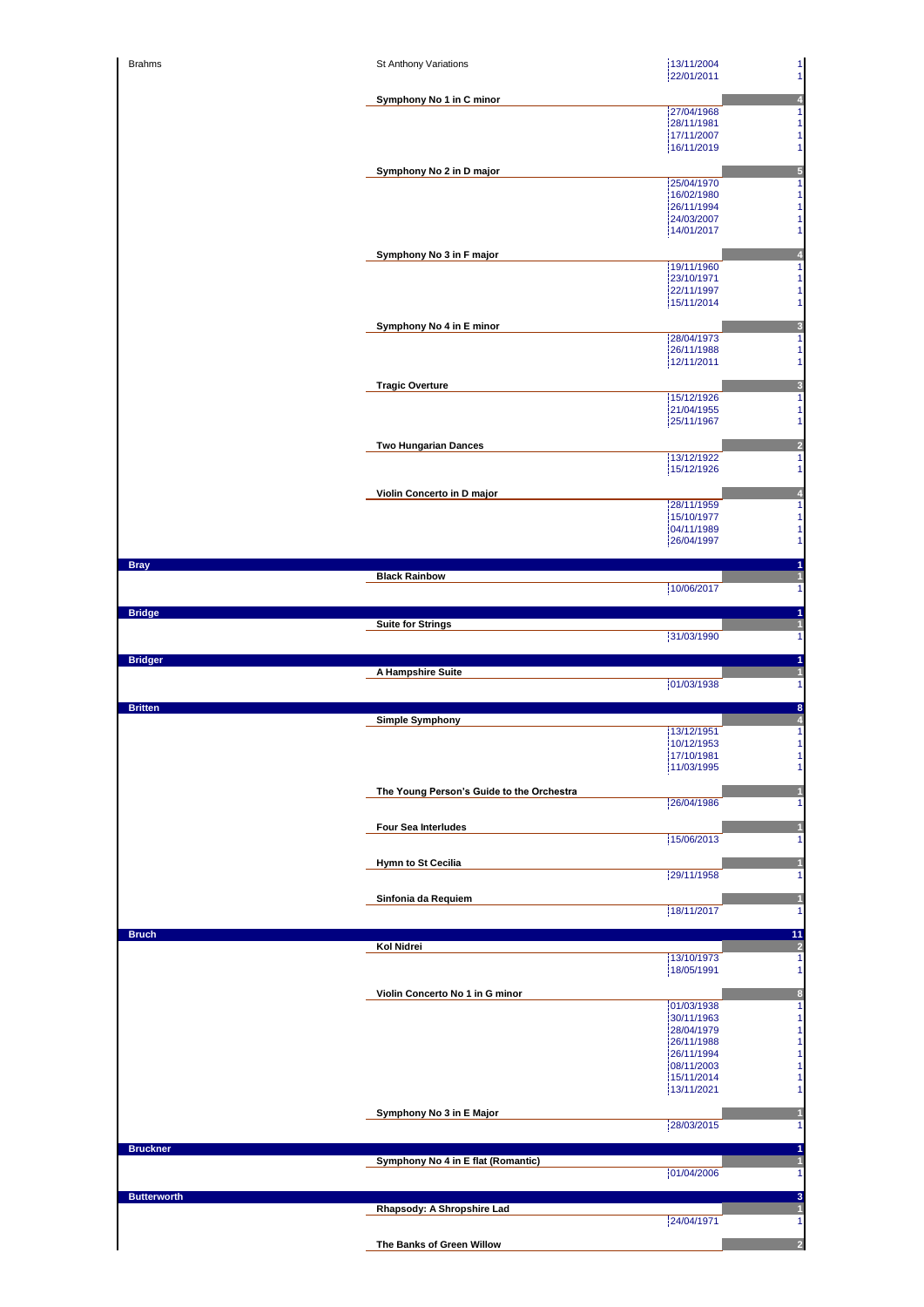| Butterworth                | The Banks of Green Willow                                | 09/04/1960<br>$\mathbf{1}$<br>11/02/1989<br>1                                          |
|----------------------------|----------------------------------------------------------|----------------------------------------------------------------------------------------|
| <b>Carslake</b>            | Disco Ball : Mountain Hare                               | 1<br>$\mathbf{1}$<br>22/01/2022<br>$\mathbf{1}$                                        |
| <b>Chabrier</b>            | Marche Joyeuse                                           | $\overline{2}$<br>$\mathbf{1}$<br>25/04/1970<br>1                                      |
|                            | Espana                                                   | $\mathbf{1}$<br>14/06/2014<br>1                                                        |
| <b>Chaliapin-Koenemann</b> | Song of the Volga Boatmen                                | 1<br>$\mathbf{1}$<br>23/02/1926<br>$\mathbf{1}$                                        |
| Chaminade                  | Concertino                                               | 1<br>$\vert$<br>08/02/2003<br>$\mathbf{1}$                                             |
| <b>Chaplin</b>             | <b>The Circus</b>                                        | 1<br>$\overline{1}$<br>22/03/2014<br>$\mathbf{1}$                                      |
| <b>Charles Williams</b>    | The Dream of Olwyn                                       | 1<br>$\overline{\mathbf{1}}$<br>05/06/1999<br>1                                        |
| Chausson                   | Soir de fete                                             | 1<br>$\blacksquare$<br>17/11/2018<br>1                                                 |
| Cherubini                  | <b>Medea Overture</b>                                    | 1<br>и<br>16/01/2016<br>1                                                              |
| Chopin                     | Piano Concerto No. 2 in F minor                          | 1<br>1<br>25/04/1970<br>1                                                              |
| Cilea                      | "Lo son l'umile ancella" from Adriana Lecouvreur         | 1<br>1<br>16/06/2012<br>1                                                              |
| <b>Cimarosa</b>            | <b>Oboe Concerto</b>                                     | 3<br>$\mathbf{1}$<br>13/12/1950<br>1                                                   |
|                            | <b>Overture: The Secret Marriage</b>                     | 11/02/1995<br>1                                                                        |
| <b>Coates</b>              | Overture: The Impresario                                 | и<br>09/04/1960<br>1<br>5                                                              |
|                            | By the Sleepy Lagoon<br><b>March The Dambusters</b>      | 05/06/1999<br>$\mathbf{1}$                                                             |
|                            | <b>Saxo Rhapsody</b>                                     | 1<br>16/05/1998<br>1<br>1                                                              |
|                            | The Three Bears                                          | 25/11/1978<br>1<br>$\overline{a}$<br>10/03/1936<br>$\overline{1}$                      |
| Coleridge-Taylor           | Scenes from an Imaginary Ballet                          | 05/02/2000<br>$\mathbf{1}$<br>3<br>$\sqrt{3}$                                          |
|                            |                                                          | 13/12/1922<br>$\mathbf{1}$<br>29/04/1972<br>$\mathbf{1}$<br>$\mathbf{1}$<br>27/10/2012 |
| Copland                    | An Outdoor Overture                                      | $\overline{7}$<br>$\overline{a}$<br>13/10/1973<br>1<br>$\mathbf{1}$<br>24/11/1973      |
|                            | <b>Ballet Suite: Appalachian Spring</b>                  | 1<br>16/10/1976<br>1                                                                   |
|                            | <b>Ballet Suite: Billy the Kid</b>                       | $\mathbf{1}$<br>28/05/1994<br>1                                                        |
|                            | Four Dance Episodes from Rodeo<br><b>El Salon Mexico</b> | $\mathbf{1}$<br>07/06/2003<br>1<br>Ш                                                   |
|                            | Hoe-Down                                                 | 19/10/1974<br>1<br>$\mathbf{1}$<br>11/01/2020<br>$\mathbf{1}$                          |
| Corelli                    | Concerto Grosso No 9                                     | 1<br>$\mathbf{1}$<br>04/12/1952<br>1                                                   |
|                            |                                                          |                                                                                        |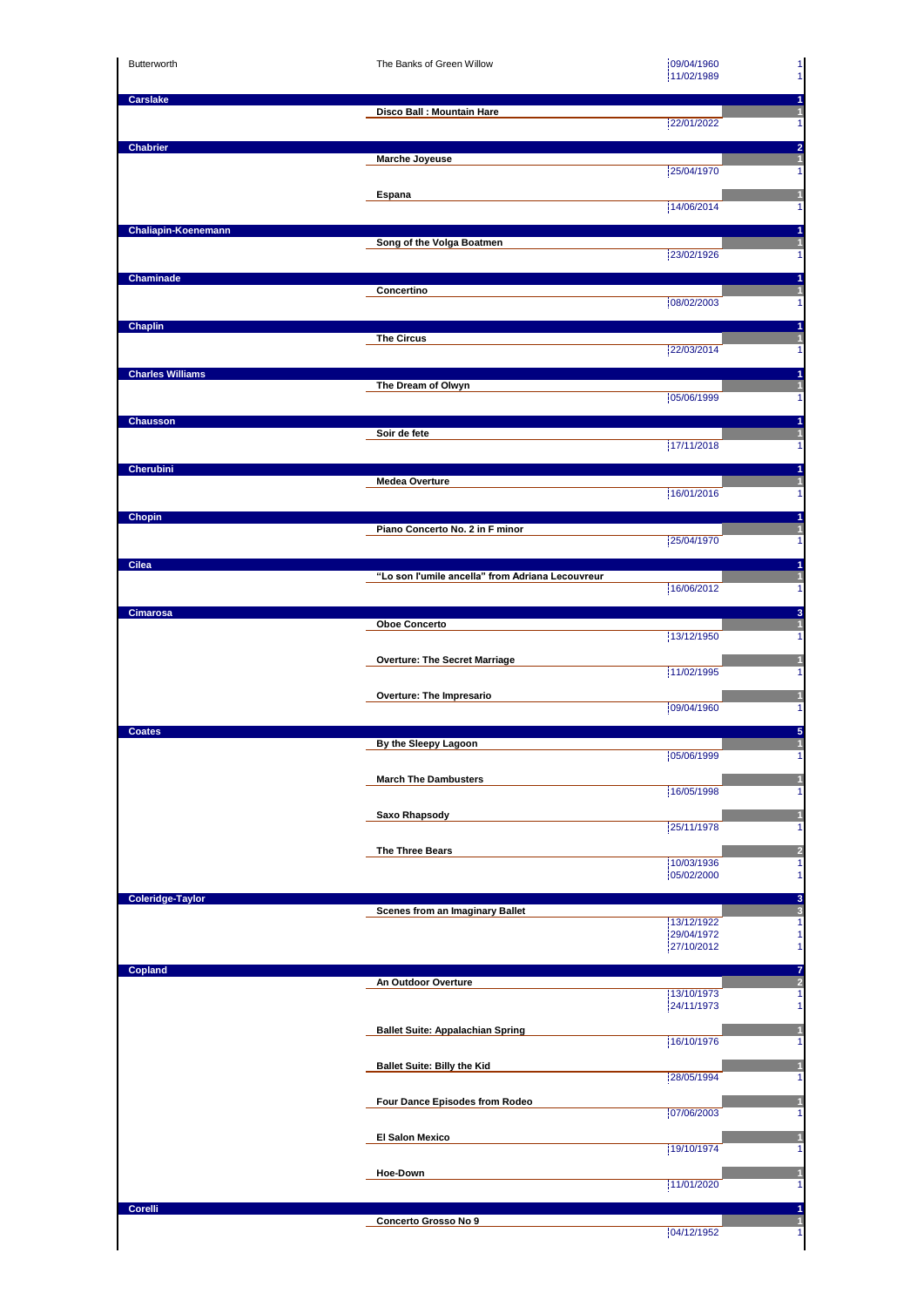| Corelli, Locke, Couperin, Purcell, Vitali, Lully | Dances of 17th Century                              | $\frac{2}{2}$                 |
|--------------------------------------------------|-----------------------------------------------------|-------------------------------|
|                                                  |                                                     | 19/11/1924<br>02/03/1930      |
|                                                  |                                                     |                               |
| Dag Wiren                                        | <b>Serenade for Strings</b>                         |                               |
|                                                  |                                                     | 09/02/1974                    |
| Davis, Carl                                      |                                                     |                               |
|                                                  | "The General"                                       | 17/03/2012                    |
|                                                  |                                                     |                               |
| De Falla                                         | Dances from the Three-Cornered Hat                  |                               |
|                                                  |                                                     | 16/06/2018                    |
| <b>Debussy</b>                                   |                                                     | 11                            |
|                                                  | Danse Sacree and Danse Profane for Harp and Strings | 09/05/1987                    |
|                                                  |                                                     |                               |
|                                                  | <b>Nuages &amp; Fetes (Nocturnes)</b>               | 24/11/1984                    |
|                                                  |                                                     | 10/06/1995                    |
|                                                  | <b>Petite Suite</b>                                 |                               |
|                                                  |                                                     | 01/04/1959<br>24/04/1976      |
|                                                  | Prelude a l'Apres Midi d'un Faune                   | 3                             |
|                                                  |                                                     | 26/11/1977                    |
|                                                  |                                                     | 06/02/1993<br>17/11/2018      |
|                                                  | Premiere Rhapsodie for Clarinet & Orchestra         |                               |
|                                                  |                                                     | 03/04/2004                    |
|                                                  | Printemps                                           |                               |
|                                                  |                                                     | 05/02/2000                    |
|                                                  | La Mer                                              |                               |
|                                                  |                                                     | 17/11/2018                    |
| <b>Delibes</b>                                   |                                                     |                               |
|                                                  | <b>Ballet Suite: Copelia</b>                        | 06/02/1993                    |
|                                                  | Pizzicato from Sylvia                               | $\overline{\mathbf{c}}$       |
|                                                  |                                                     | 24/03/1925                    |
|                                                  |                                                     | 01/04/1928                    |
|                                                  | Suite: Le Roi s'Amuse                               | 09/12/1954                    |
|                                                  |                                                     | 26/11/1966                    |
|                                                  |                                                     | 20/03/2010                    |
|                                                  | Valse & Entracte from Coppelia                      | 12/12/1923                    |
|                                                  |                                                     |                               |
| <b>Delius</b>                                    | A Song before Sunrise                               | 18<br>$\overline{\mathbf{c}}$ |
|                                                  |                                                     | 29/01/1994                    |
|                                                  |                                                     | 31/01/2009                    |
|                                                  | A Song of Summer                                    | 26/04/1986                    |
|                                                  |                                                     |                               |
|                                                  | <b>Brigg Fair</b>                                   | 12/11/2005                    |
|                                                  | On Hearing the First Cuckoo in Spring               |                               |
|                                                  |                                                     | 15/12/1949                    |
|                                                  |                                                     | 11/04/1964<br>09/03/1991      |
|                                                  |                                                     | 02/02/2002                    |
|                                                  | The Walk to The Paradise Garden                     |                               |
|                                                  |                                                     | 10/05/1948<br>04/10/1951      |
|                                                  |                                                     | 27/11/1976<br>16/05/1998      |
|                                                  |                                                     | 14/06/2008                    |
|                                                  | <b>Violin Concerto</b>                              |                               |
|                                                  |                                                     | 25/02/1984                    |
|                                                  | Over The Hills and Far Away                         |                               |
|                                                  |                                                     | 16/06/2012                    |
|                                                  | <b>Two Aquarelles</b>                               |                               |
|                                                  |                                                     | 13/12/1950                    |
|                                                  |                                                     |                               |
|                                                  | La Calinda                                          |                               |
|                                                  |                                                     | 29/11/1958                    |
|                                                  | Intermezzo Fennimore & Gerda                        |                               |
|                                                  |                                                     | 17/01/2015                    |
| Dohnanyi                                         | Variations on a Nursery Song                        |                               |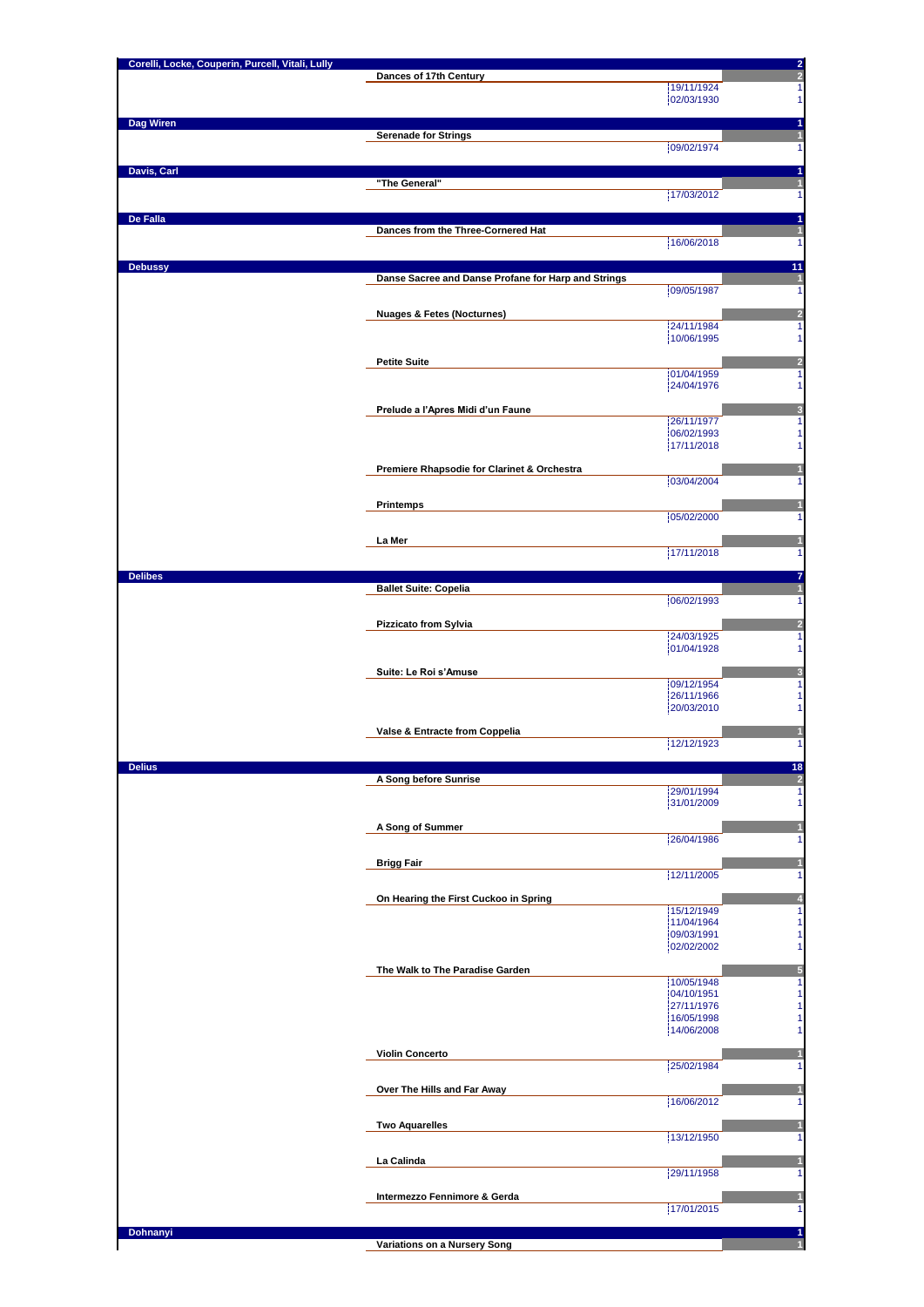| Dohnanyi          | Variations on a Nursery Song                  | 20/02/1982               | 1                     |
|-------------------|-----------------------------------------------|--------------------------|-----------------------|
| <b>Don Gillis</b> |                                               |                          | 3<br>3                |
|                   | Symphony No 51/2 ("Symphony for Fun")         | 29/04/1972               | 1                     |
|                   |                                               | 13/10/1973<br>01/12/1979 | 1<br>1                |
| <b>Donizetti</b>  |                                               |                          | 1                     |
|                   | Don Pasquale (Tornami a dir)                  | 18/10/1980               | $\mathbf{1}$<br>1     |
|                   |                                               |                          |                       |
| <b>Dukas</b>      | The Sorcerer's Apprentice                     |                          | 1<br>$\overline{1}$   |
|                   |                                               | 25/11/1978               | 1                     |
| <b>Dvorak</b>     | Cello Concerto in B minor                     |                          | 40<br>$\sqrt{5}$      |
|                   |                                               | 13/12/1956<br>29/11/1975 | 1<br>1                |
|                   |                                               | 27/11/1982               | 1                     |
|                   |                                               | 15/06/2002<br>11/06/2011 | 1<br>1                |
|                   | <b>Czech Suite</b>                            |                          |                       |
|                   |                                               | 17/10/1981               | 1                     |
|                   | Notturno                                      | 25/03/1952               | 1                     |
|                   |                                               |                          |                       |
|                   | <b>Overture: Carneval</b>                     | 24/11/1984               | 1                     |
|                   | <b>Scherzo Capriccioso</b>                    |                          |                       |
|                   |                                               | 09/05/1987               | 1                     |
|                   | Slavonic Dance in E minor (Violin Solo)       | 18/04/1923               |                       |
|                   |                                               |                          | 1                     |
|                   | <b>Symphonic Variations</b>                   | 21/04/1955               | $\overline{a}$<br>1   |
|                   |                                               | 21/01/2012               | 1                     |
|                   | Symphony No 5 in F                            | 04/11/1989               | $\overline{a}$<br>1   |
|                   |                                               | 18/01/2014               | 1                     |
|                   | Symphony No 6 in D                            |                          |                       |
|                   |                                               | 29/11/1980               | 1                     |
|                   | Symphony No 7 in D minor                      | 19/03/2016               | 1                     |
|                   | Symphony No 8 in G                            |                          | 5                     |
|                   |                                               | 28/11/1964<br>08/11/1969 | 1<br>1                |
|                   |                                               | 22/11/1969               | 1                     |
|                   |                                               | 26/11/1983<br>19/01/2008 | 1<br>1                |
|                   | Symphony No 9 in E minor (New World)          |                          | $\boldsymbol{8}$      |
|                   |                                               | 01/04/1928<br>06/03/1934 | 1<br>1                |
|                   |                                               | 02/05/1957<br>23/04/1966 | 1<br>1                |
|                   |                                               | 15/10/1977               | 1                     |
|                   |                                               | 12/06/1993<br>08/11/2003 | 1<br>1                |
|                   |                                               | 11/06/2011               | 1                     |
|                   | <b>Three Slavonic Dances</b>                  | 11/04/1964               | 3<br>1                |
|                   |                                               | 26/11/1994<br>15/06/2002 | 1<br>1                |
|                   |                                               |                          |                       |
|                   | Violin Concerto in A minor                    | 10/04/1965               | $\overline{a}$<br>1   |
|                   |                                               | 12/11/2005               | 1                     |
|                   | Where art thou, father dear (Spectre's Bride) | 10/12/1953               | 1                     |
|                   | Serenade for Wind                             |                          |                       |
|                   |                                               | 19/01/2008               | 1                     |
|                   | <b>Slavonic Dances</b>                        |                          | $\overline{2}$        |
|                   |                                               | 09/03/1991<br>11/06/2011 | 1<br>1                |
|                   | Legends 1 & 3                                 |                          |                       |
|                   |                                               | 15/11/2014               | 1                     |
|                   | Slavonic Dance No. 8                          |                          | $\mathbf{1}$          |
|                   |                                               | 13/11/2021               | 1                     |
| <b>Elgar</b>      | Cello Concerto in E minor                     |                          | 33<br>$6\phantom{1}6$ |
|                   |                                               | 28/11/1964               | 1                     |
|                   |                                               | 15/04/1978               | 1                     |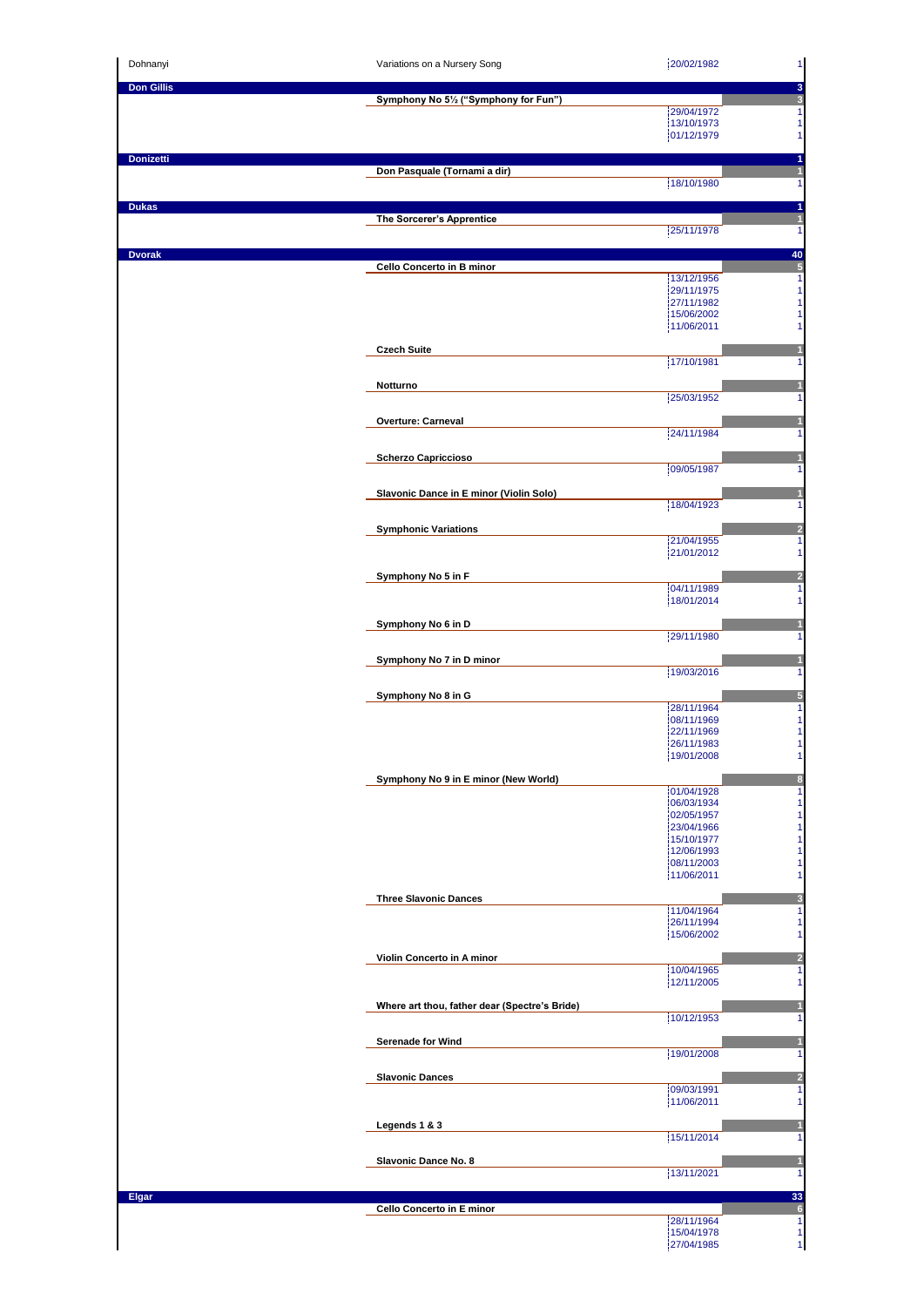| Elgar        | Cello Concerto in E minor                  | 10/06/2000<br>1<br>1<br>27/10/2012            |
|--------------|--------------------------------------------|-----------------------------------------------|
|              |                                            | 16/11/2019<br>1                               |
|              | <b>Chanson de Matin</b>                    | 1                                             |
|              |                                            | 11/02/1989<br>1                               |
|              | <b>Chanson de Nuit</b>                     | 1<br>11/02/1989<br>1                          |
|              | <b>Enigma Variations</b>                   | $\overline{\mathbf{z}}$                       |
|              |                                            | $\overline{\mathbf{1}}$<br>24/04/1976         |
|              |                                            | 1<br>24/04/1982<br>1<br>20/11/1999            |
|              |                                            | 10/06/2017<br>1                               |
|              | Introduction and Allegro for Strings       | 1<br>10/04/1965<br>1                          |
|              | <b>Overture: Cockaigne</b>                 |                                               |
|              |                                            | 09/06/2001<br>1                               |
|              | <b>Overture: Froissart</b>                 | 1                                             |
|              |                                            | 17/11/2007<br>1                               |
|              | Overture: In the South (Alassio)           | $\frac{2}{1}$<br>25/02/1984                   |
|              |                                            | 1<br>09/06/2007                               |
|              | Pomp & Circumstance March No 1             | $\frac{3}{1}$                                 |
|              |                                            | 04/10/1951<br>16/05/1998<br>1                 |
|              |                                            | 16/06/2012<br>1                               |
|              | Pomp & Circumstance March No 4             | 1                                             |
|              |                                            | 27/11/1976<br>1                               |
|              | <b>Sea Pictures</b>                        | $\overline{a}$<br>26/04/1986<br>1             |
|              |                                            | 14/06/2008<br>1                               |
|              | <b>Serenade for Strings</b>                | 3<br>13/12/1950<br>1                          |
|              |                                            | 25/03/1952<br>1                               |
|              |                                            | 04/05/1963<br>1                               |
|              | Suite from the Bavarian Highlands          | 1<br>25/11/1967<br>1                          |
|              | Symphony No 2 in E flat                    | 1                                             |
|              |                                            | 07/06/1997<br>1                               |
|              | <b>Three Bavarian Dances</b>               | $\frac{2}{1}$                                 |
|              |                                            | 27/01/1931<br>11/06/2016<br>1                 |
|              | Violin Concerto in B minor                 |                                               |
|              |                                            | $\frac{2}{1}$<br>16/05/1992                   |
|              |                                            | 19/03/2016                                    |
|              | <b>Suite Wand of Youth</b>                 | 1<br>02/03/1937<br>1                          |
| <b>Falla</b> |                                            |                                               |
|              | El Amor Brujo                              | $\frac{2}{1}$<br>14/02/1998<br>1              |
|              |                                            |                                               |
|              | <b>Ritual Fire Dance</b>                   | $\mathbf{1}$<br>14/03/1998<br>1               |
| <b>Faure</b> |                                            | 7                                             |
|              | <b>Dolly Suite</b>                         | 1<br>09/02/1991<br>1                          |
|              | Elegie (Cello)                             | 1                                             |
|              |                                            | 09/03/1991<br>1                               |
|              | Pavane                                     | Π                                             |
|              |                                            | 19/03/2005<br>1                               |
|              | Suite: Masques et Bergamasques             | 2<br>02/03/1950<br>1                          |
|              |                                            | 13/02/1971<br>1                               |
|              | Suite: Pelleas and Melisande               | $\overline{\mathbf{c}}$                       |
|              |                                            | 15/12/1962<br>$\mathbf{1}$<br>12/02/1972<br>1 |
| Finzi        |                                            |                                               |
|              | <b>Concerto for Clarinet and Strings</b>   | $\frac{4}{2}$<br>1<br>09/06/2001              |
|              |                                            | 16/03/2019<br>$\mathbf{1}$                    |
|              | Dies Natalis Cantata for Tenor and Strings | 1                                             |
|              |                                            | 16/04/1951<br>1                               |
|              |                                            |                                               |
|              | Let Us Garlands Bring                      | 1<br>11/05/1950<br>1                          |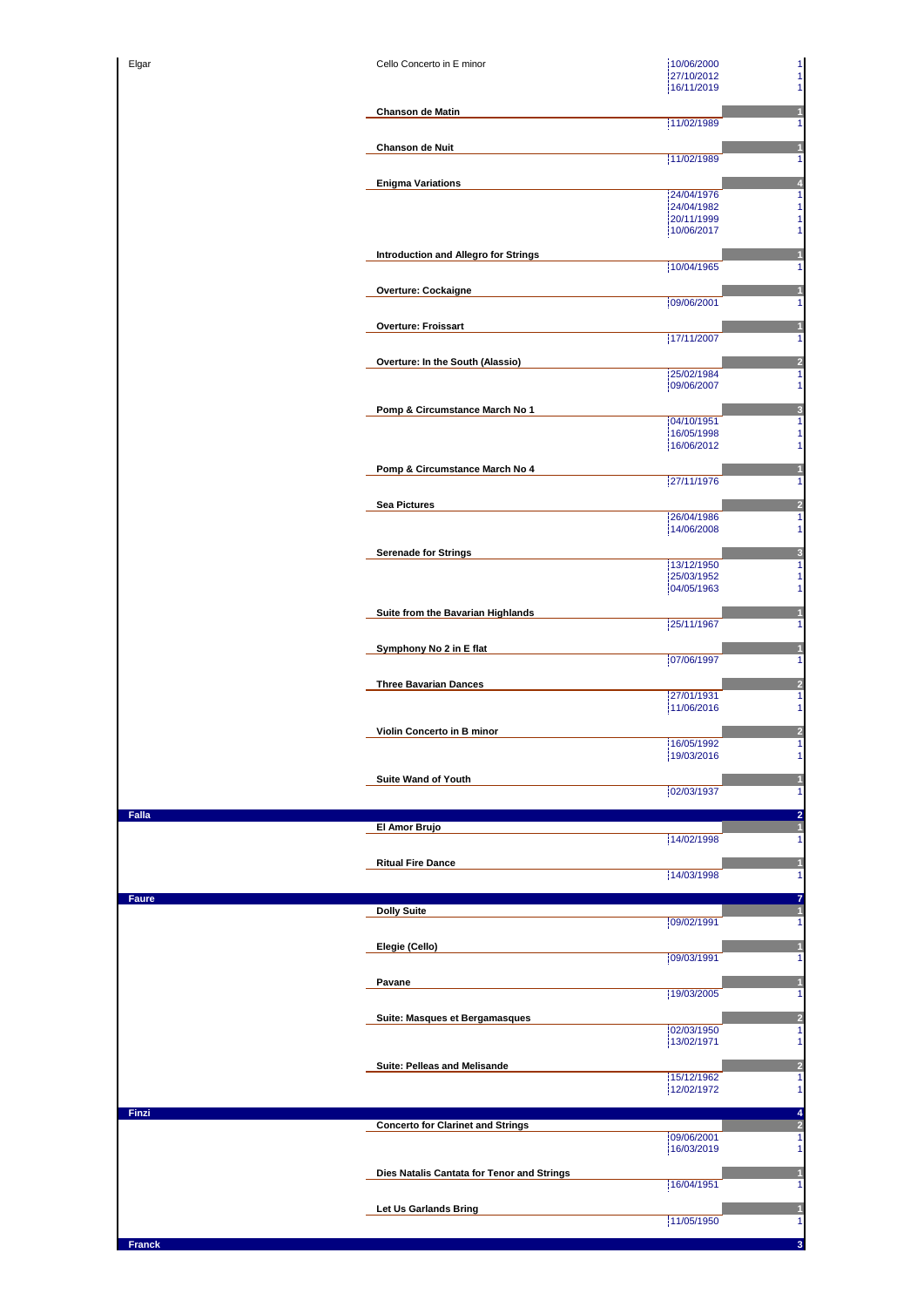| Franck    | <b>Symphonic Variations</b>                  | 01/12/1979               |
|-----------|----------------------------------------------|--------------------------|
|           | Symphony in D minor                          |                          |
|           |                                              | 24/04/1971<br>08/02/1997 |
| Geminiani |                                              |                          |
|           | Concerto Grosso in C minor                   | 25/03/1952               |
| German    | <b>Nell Gwynne Dances</b>                    |                          |
|           |                                              | 17/03/1929<br>06/03/1934 |
| Gershwin  |                                              |                          |
|           | An American in Paris                         | 07/06/2003               |
|           | Piano Concerto in F                          |                          |
|           |                                              | 28/05/1994               |
|           | <b>Rhapsody in Blue</b>                      | 01/12/1979               |
| Giordano  |                                              |                          |
|           | Intermezzo from Act 2 of Fedora              | 05/06/1999               |
| Glinka    | Overture: Ruslan and Ludmila                 |                          |
|           |                                              | 26/04/1980<br>18/10/1980 |
|           |                                              | 16/05/1998<br>15/11/2014 |
| Gounod    |                                              |                          |
|           | Avant de quitter ces lieux                   | 17/11/2001               |
|           | <b>Ballet Music: Faust</b>                   |                          |
|           |                                              | 10/03/1936<br>17/11/2001 |
|           | <b>Berceuse</b>                              |                          |
|           |                                              | 24/03/1925               |
|           | Faust (Soldiers Chorus, Jewel Song)          | 18/10/1980               |
|           | <b>Funeral March of a Marionette</b>         | 10/02/1996               |
|           | Jewel Song (Faust)                           |                          |
|           |                                              | 13/12/1922               |
|           | <b>Petite Symphonie for Wind Instruments</b> | 28/10/1995               |
| Grainger  |                                              |                          |
|           | Clog Dance: Handel in the Strand             | 27/11/1976               |
|           | <b>Handel in the Strand</b>                  |                          |
|           |                                              | 19/10/1974               |
|           | Irish Tune from County Derry                 | 05/06/1999               |
|           | <b>Mock Morris</b>                           | 25/03/1952               |
| Gregson   |                                              |                          |
|           | <b>Trombone Concerto</b>                     | 30/04/1988               |
| Grieg     |                                              |                          |
|           | <b>Holberg Suite</b>                         |                          |
|           |                                              | 16/04/1953               |
|           |                                              | 19/03/2005               |
|           | <b>Norwegian Dances</b>                      | 18/05/1991               |
|           | Peer Gynt Suite No 1, Op 46                  |                          |
|           |                                              | 18/04/1923<br>23/02/1926 |
|           |                                              | 13/10/1973<br>24/11/1973 |
|           | Piano Concerto in A minor                    | 10/02/1996               |
|           |                                              | 15/12/1926<br>10/03/1936 |
|           |                                              | 29/11/1958<br>27/04/1974 |
|           |                                              | 22/11/1986<br>20/11/1999 |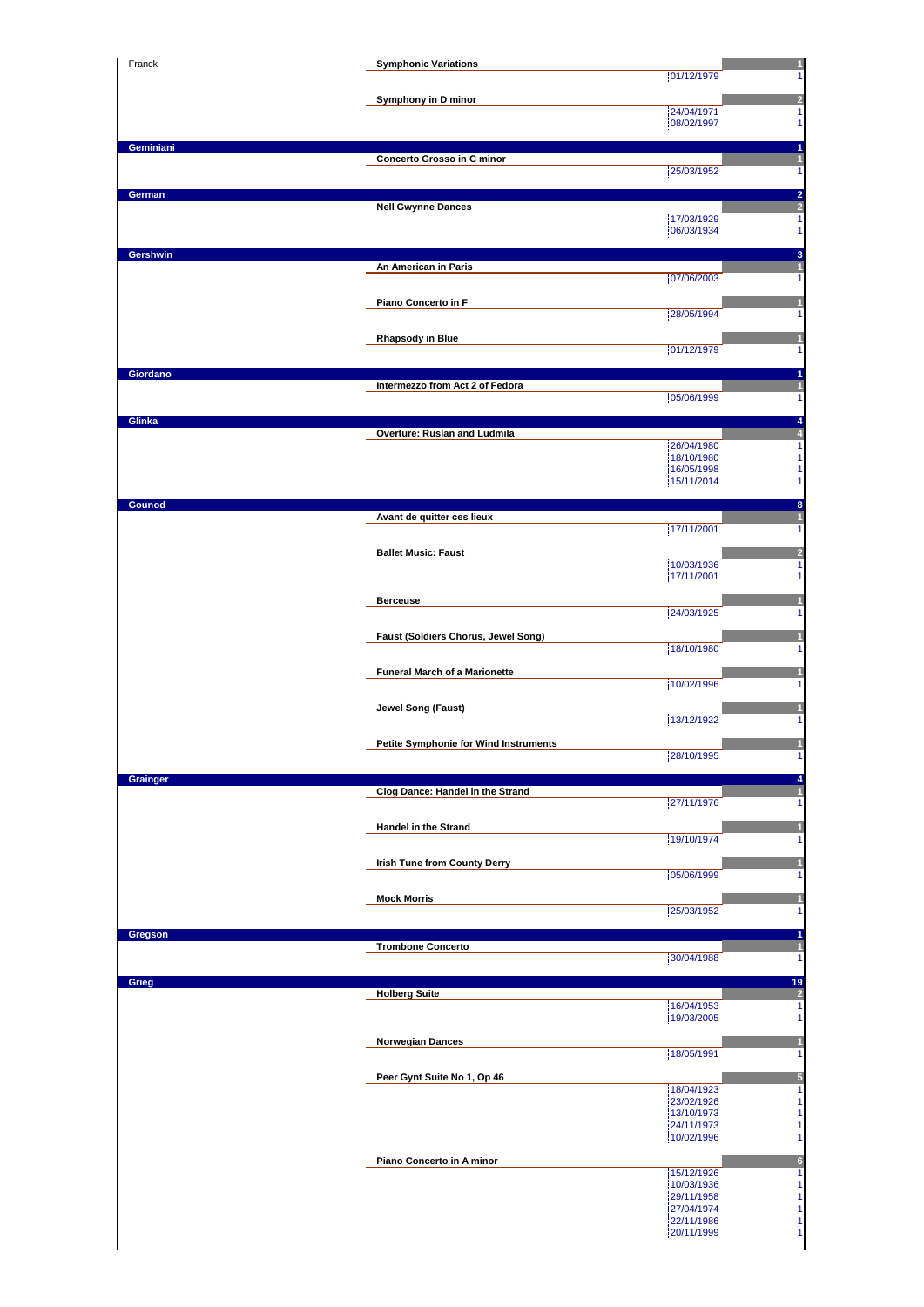| Grieg          | Piano Concerto in A minor (1st mvmt)          |                          |
|----------------|-----------------------------------------------|--------------------------|
|                |                                               | 18/04/1923               |
|                | Suite: Sigurd Jorsalfar                       |                          |
|                |                                               | 12/12/1923               |
|                |                                               | 10/02/1932               |
|                | <b>Two Elegaic Melodies</b>                   | 16/04/1951               |
|                |                                               |                          |
|                | Peer Gynt Suite No 1, Op 46 (1st & 4th movmt) | 11/01/2020               |
|                |                                               |                          |
| Handel         | Concerto Grosso in C minor Op 6 No 8          |                          |
|                |                                               | 16/04/1951               |
|                | Concerto Grosso No. 17                        |                          |
|                |                                               | 13/12/1951               |
|                | Harp Concerto in B flat                       |                          |
|                |                                               | 08/02/1992               |
|                | <b>Music for the Royal Fireworks</b>          | 06/10/1967               |
|                |                                               | 04/11/1989               |
|                |                                               | 11/03/1995               |
|                | Oboe Concerto in G minor                      |                          |
|                |                                               | 23/02/1926               |
|                | <b>Suite for Strings</b>                      | 24/03/1925               |
|                |                                               |                          |
|                | <b>Suite: The Water Music</b>                 | 19/11/1924               |
|                |                                               | 08/12/1955               |
|                |                                               | 31/01/2009               |
|                | Concerto Grosso in A minor                    | 15/12/1949               |
|                |                                               |                          |
|                | Concerto Grosso for Strings in G minor        | 10/05/1948               |
|                |                                               |                          |
|                | Ombra Mai Fu from Xerxes                      | 16/04/1951               |
|                |                                               |                          |
|                | Arrival of the Queen of Sheba                 | 13/12/1950               |
| Handel-Beecham |                                               |                          |
|                | Suite: The Faithful Shepherd                  | 10/04/1965               |
|                |                                               |                          |
|                |                                               |                          |
|                | The Gods Go A-begging                         |                          |
|                |                                               | 30/11/1963               |
|                | Cello Concerto No 2 in D major                |                          |
|                |                                               | 02/03/1937               |
|                |                                               | 08/02/1969               |
|                | Minuet from the Clock Symphony                |                          |
|                |                                               | 09/03/1991               |
|                | Sinfonia Concertante                          | 07/12/1957               |
|                |                                               |                          |
|                | Symphony No 100 in G (Military)               | 12/02/1977               |
|                |                                               |                          |
|                | Symphony No 103 in E flat (The Drum Roll)     | 08/12/1955               |
|                |                                               | 26/11/1966               |
|                |                                               | 17/10/1981               |
|                | Symphony No 104 in D minor (London)           | 11/05/1949               |
|                |                                               | 29/04/1961               |
|                |                                               | 29/04/1972<br>11/02/1989 |
|                |                                               |                          |
|                | Symphony No 94 in G (Surprise)                | 10/03/1936               |
|                | Symphony No 97                                |                          |
|                |                                               | 09/12/1954               |
|                |                                               | 09/04/1960               |
|                | Symphony No 99 in E flat                      |                          |
|                |                                               | 07/12/1957<br>14/02/1998 |
|                |                                               |                          |
|                | <b>Trumpet Concerto in E flat</b>             | 11/05/1950               |
|                |                                               | 10/02/1973               |
| Haydn          | Piano Concerto in D major                     | 01/04/2006               |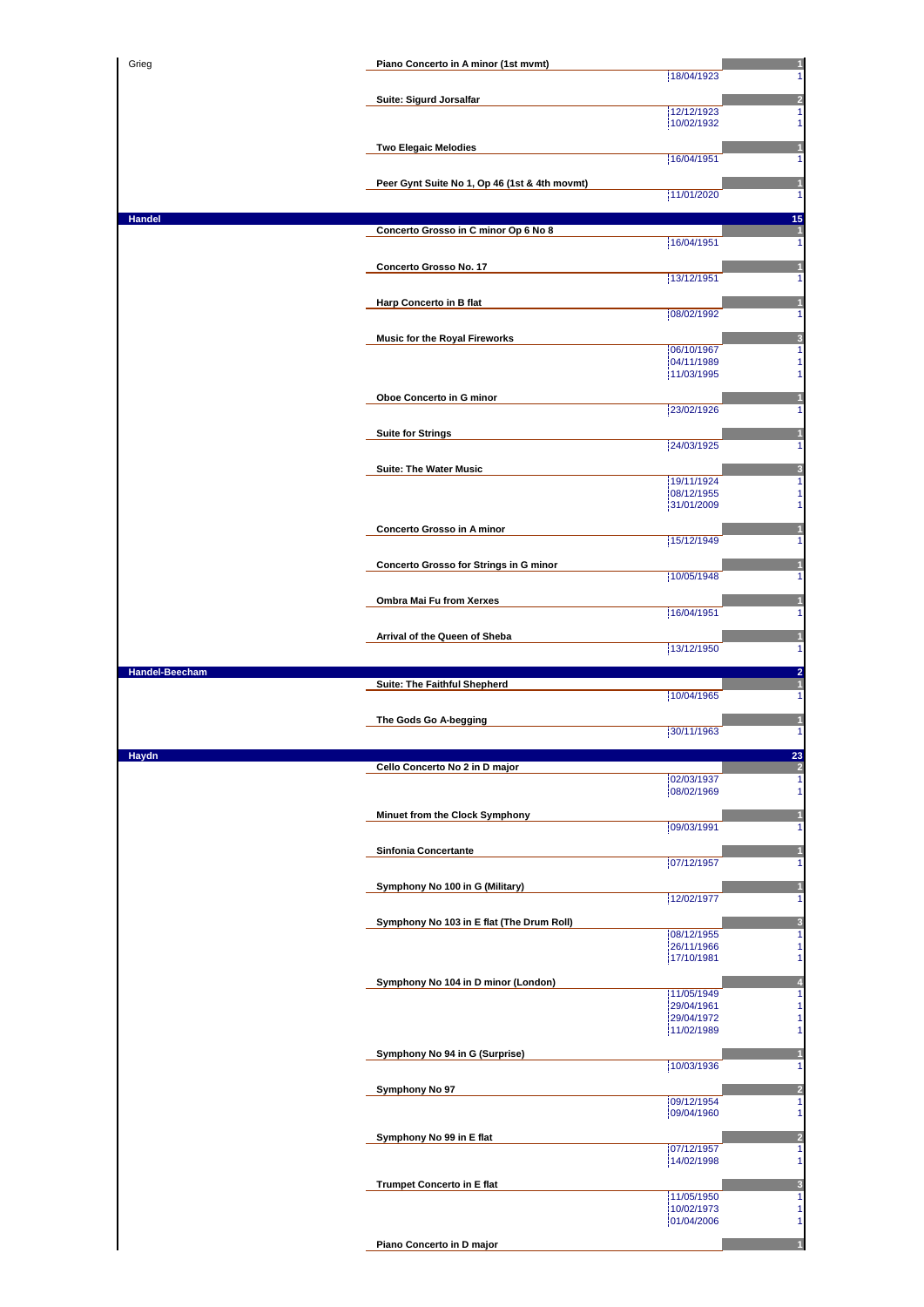| Haydn              | Piano Concerto in D major               | 02/03/1950<br>$\mathbf{1}$                                    |
|--------------------|-----------------------------------------|---------------------------------------------------------------|
|                    | 1st Mov't from Sinfonia Concertante     | 14/03/1998<br>1.                                              |
|                    | Symphony No. 45 finale                  | 11/01/2020                                                    |
| <b>Haydn Wood</b>  |                                         | $\mathbf{1}$<br>1                                             |
|                    | Horse Guards, Whitehall                 | 05/06/1999<br>$\mathbf{1}$                                    |
| <b>Herold</b>      |                                         | 1                                                             |
|                    | Clog Dance from La Fille Mal Gardee     | $\mathbf{1}$<br>10/02/1996<br>$\mathbf{1}$                    |
| <b>Hindemith</b>   | Ein Jager aus Kurpfalz                  | 4<br>1                                                        |
|                    |                                         | 26/11/1966<br>$\mathbf{1}$                                    |
|                    | <b>Symphonic Metamorphoses</b>          | 2<br>30/04/1988<br>$\mathbf{1}$<br>09/06/2007<br>$\mathbf{1}$ |
|                    | Five Pieces for Strings op 44           | 1                                                             |
|                    |                                         | 04/12/1952<br>$\mathbf{1}$                                    |
| <b>Holst</b>       | <b>Ballet Music: The Perfect Fool</b>   | 7<br>$\overline{\mathbf{c}}$<br>27/04/1985<br>1               |
|                    |                                         | 03/02/2001<br>$\mathbf{1}$                                    |
|                    | <b>Fugal Overture</b>                   | 1<br>11/03/1995<br>$\mathbf{1}$                               |
|                    | St Paul's Suite                         | п<br>10/12/1953<br>1                                          |
|                    | Suite: Brook Green                      |                                                               |
|                    |                                         | 29/01/1994<br>1                                               |
|                    | <b>Fugal Concerto</b>                   | 107/03/1939<br>$\mathbf{1}$                                   |
|                    | <b>The Planets</b>                      | 14/06/2014<br>1                                               |
| Honegger           |                                         | 3                                                             |
|                    | Pacific 231                             | 14/02/1981<br>$\mathbf{1}$                                    |
|                    | Pastoral d'Été                          | $\overline{\mathbf{c}}$<br>08/02/1969<br>$\mathbf{1}$         |
|                    |                                         | 18/03/2017<br>$\mathbf{1}$                                    |
| <b>Hummel</b>      | <b>Trumpet Concerto in E flat</b>       | $\overline{\mathbf{c}}$<br>2<br>14/02/1981<br>$\mathbf{1}$    |
|                    |                                         | 09/12/1995                                                    |
| <b>Humperdinck</b> | Overture: Hansel and Gretel             | $\frac{2}{2}$                                                 |
|                    |                                         | 24/04/1971<br>$\mathbf{1}$<br>05/02/2000<br>1                 |
| <b>Ibert</b>       | <b>Flute Concerto</b>                   | 3<br>$\overline{2}$                                           |
|                    |                                         | 20/02/1988<br>$\mathbf{1}$<br>18/03/2017<br>$\mathbf{1}$      |
|                    | <b>Divertissement</b>                   | 1<br>28/11/1964<br>$\mathbf{1}$                               |
| Ireland            |                                         | 6                                                             |
|                    | A London Overture                       | $\overline{2}$<br>15/10/1977<br>1                             |
|                    | <b>Concertino Pastorale</b>             | 27/10/2012<br>$\mathbf{1}$<br>$\overline{2}$                  |
|                    |                                         | 16/04/1953<br>1<br>22/10/1979<br>$\mathbf{1}$                 |
|                    | Piano Concerto in E flat                | 1<br>27/04/1968                                               |
|                    | These things shall be                   | $\mathbf{1}$<br>$\mathbf{1}$                                  |
|                    |                                         | 19/04/1969<br>$\mathbf{1}$                                    |
| <b>Ives</b>        | <b>Variations on America</b>            | 1<br>$\mathbf{1}$<br>07/06/2003<br>$\mathbf{1}$               |
| Jacob              |                                         | $\overline{a}$                                                |
|                    | <b>Concerto for Bassoon and Strings</b> | $\mathbf{1}$<br>10/12/1953<br>$\mathbf{1}$                    |
|                    |                                         |                                                               |
|                    | <b>Festal March</b>                     | $\mathbf{1}$<br>12/12/1970<br>$\mathbf{1}$                    |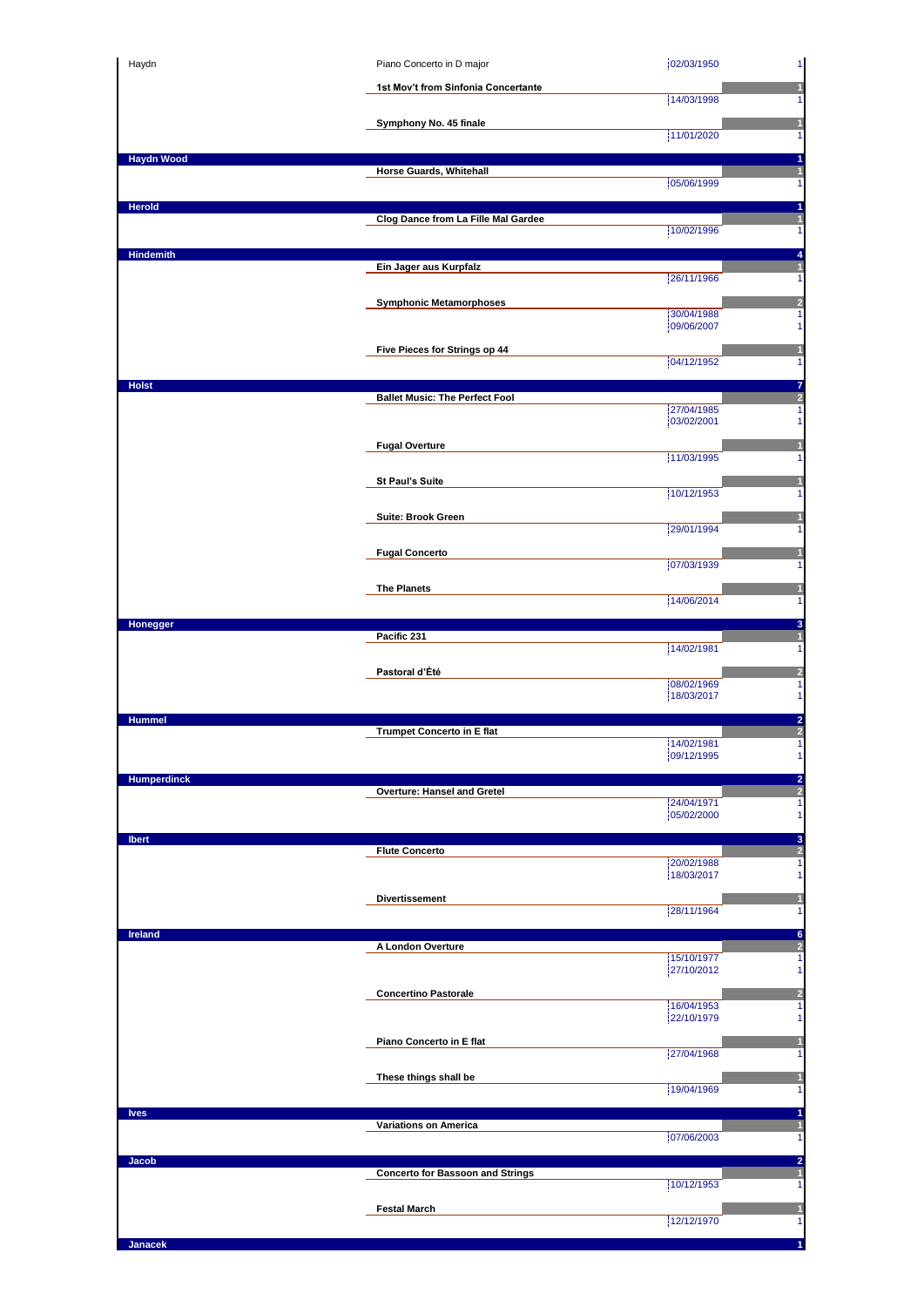| Janacek          | Suite: Cunning Little Vixen                                     | 1                                               |
|------------------|-----------------------------------------------------------------|-------------------------------------------------|
|                  |                                                                 | 28/10/2000<br>1                                 |
| <b>Jarnefelt</b> | Praeludium                                                      | 3<br>3                                          |
|                  |                                                                 | 24/03/1925<br>1                                 |
|                  |                                                                 | 01/04/1928<br>1<br>26/11/1966<br>1              |
|                  |                                                                 |                                                 |
| Khatchaturian    | Adagio (Spartacus)                                              | $\frac{3}{2}$                                   |
|                  |                                                                 | 21/05/2005<br>1<br>21/11/2015<br>1              |
|                  |                                                                 |                                                 |
|                  | Sabre Dance (Gayaneh)                                           | 1<br>21/05/2005<br>1                            |
|                  |                                                                 |                                                 |
| Kodaly           | <b>Dances of Galanta</b>                                        | $\frac{4}{4}$                                   |
|                  |                                                                 | 30/11/1963<br>1                                 |
|                  |                                                                 | 19/10/1968<br>1<br>09/02/1974<br>1              |
|                  |                                                                 | 12/01/2013<br>1                                 |
| Korngold         |                                                                 | 1                                               |
|                  | Violin Concerto in D major                                      | $\mathbf{1}$                                    |
|                  |                                                                 | 28/03/2009<br>1                                 |
| Lalo             |                                                                 | $\frac{2}{2}$                                   |
|                  | <b>Two Aubades</b>                                              | 09/02/1968<br>1                                 |
|                  |                                                                 | 08/02/1997<br>1                                 |
| Lalo             |                                                                 | 1                                               |
|                  | <b>Symphonie Espagnole</b>                                      | 1                                               |
|                  |                                                                 | 16/06/2018<br>1                                 |
| Larsson          |                                                                 | 1                                               |
|                  | <b>Pastoral Suite</b>                                           | 1<br>09/02/1974<br>1                            |
|                  |                                                                 |                                                 |
| Lehar            | <b>Gold and Silver Waltz</b>                                    | $\frac{5}{3}$                                   |
|                  |                                                                 | 17/02/1979<br>1<br>10/02/1996<br>1              |
|                  |                                                                 | 10/06/2006<br>1                                 |
|                  | Three Songs for Soprano and Orchestra                           |                                                 |
|                  |                                                                 | 17/02/1979<br>1                                 |
|                  | "Meine Lippen Sie Kussen" from Giuditta                         | н                                               |
|                  |                                                                 | 16/06/2012<br>1                                 |
| Leigh            |                                                                 | 1                                               |
|                  | <b>Concertino for Harpsichord and Strings</b>                   |                                                 |
|                  |                                                                 | 16/04/1953<br>1                                 |
| Leo              |                                                                 |                                                 |
|                  | <b>Concerto for Cello and Orchestra</b>                         | 04/12/1952<br>1                                 |
| Leoncavallo      |                                                                 | 2                                               |
|                  | Pagliacci (Bell Chorus)                                         |                                                 |
|                  |                                                                 | 18/10/1980<br>1                                 |
|                  | Scena & Ballatella "Qual fiamma avea nel guardo" from Pagliacci | 1                                               |
|                  |                                                                 | 16/06/2012<br>1                                 |
| Liadov           |                                                                 | 1                                               |
|                  | <b>Eight Russian Folk Songs</b>                                 | 09/06/2001<br>1                                 |
|                  |                                                                 |                                                 |
| Liszt            |                                                                 |                                                 |
|                  |                                                                 |                                                 |
|                  | <b>Symphonic Poem: Les Preludes</b>                             | 12/02/1977<br>1                                 |
|                  |                                                                 | 27/04/1996<br>1                                 |
| Loewe            |                                                                 | 1                                               |
|                  | "I could have danced all night" from My Fair Lady               | 16/06/2012<br>1                                 |
|                  |                                                                 |                                                 |
| Luigini          | <b>Ballet Egyptian</b>                                          | 1<br>$\mathbf{1}$                               |
|                  |                                                                 | 07/03/1939                                      |
| Lutoslawski      |                                                                 |                                                 |
|                  | <b>Little Suite</b>                                             |                                                 |
|                  |                                                                 | 15/06/2013                                      |
| <b>MacCunn</b>   | Overture: Land of the Mountain and Flood                        | 1                                               |
|                  |                                                                 | 20/02/1982                                      |
| <b>Mahler</b>    |                                                                 | 1<br>1<br>1<br>1<br>1                           |
|                  | Adagietto from Symphony No 5                                    |                                                 |
|                  |                                                                 | 27/04/1996                                      |
|                  | Songs of a Wayfarer                                             | $\frac{2}{2}$<br>5<br>1<br>1<br>27/04/1996<br>1 |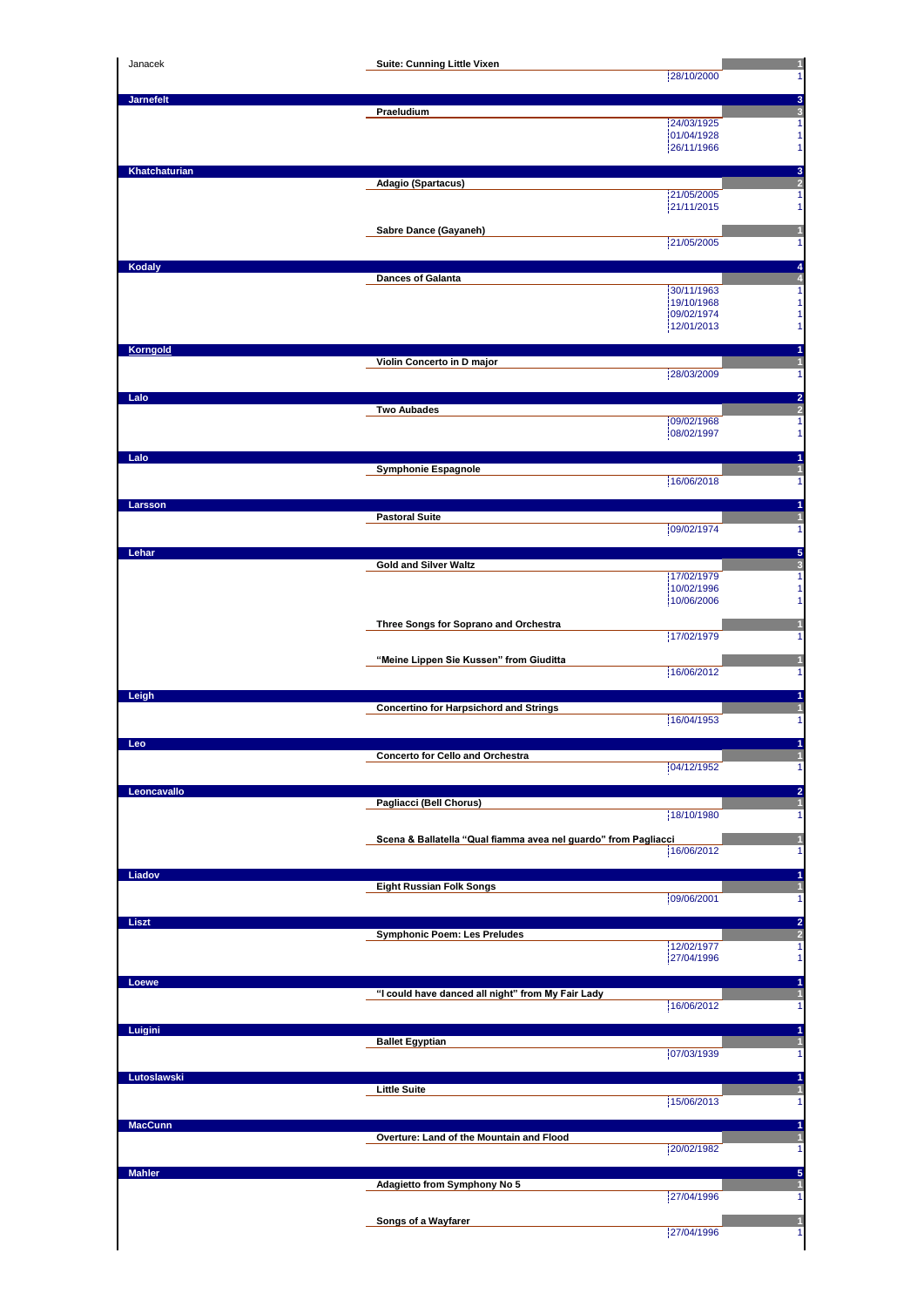| Mahler           | Symphony No 1 in D                          | 1<br>15/04/1978<br>1                       |
|------------------|---------------------------------------------|--------------------------------------------|
|                  | Symphony No 4                               |                                            |
|                  |                                             | $\frac{2}{1}$<br>12/02/1972                |
|                  |                                             | 07/02/2004<br>1                            |
| <b>Mascagni</b>  | Easter Hymn from Cavaleria Rusticana        | 3<br>$\overline{1}$                        |
|                  |                                             | 18/10/1980<br>1                            |
|                  | Intermezzo from Cavaleria Rusticana         | $\overline{\mathbf{c}}$                    |
|                  |                                             | 18/10/1980<br>1<br>10/02/1996<br>1         |
| <b>Massenet</b>  |                                             | 3                                          |
|                  | <b>Ballet Suite: Le Cid</b>                 | $\frac{2}{1}$<br>26/04/1980                |
|                  |                                             | 18/05/1991<br>1                            |
|                  | <b>Meditation from Thais</b>                | 1                                          |
|                  |                                             | 10/02/1996<br>1                            |
| <b>Matthews</b>  | Sinfonia                                    | 1<br>1                                     |
|                  |                                             | 16/11/2019<br>1                            |
| <b>Matthias</b>  |                                             | 1                                          |
|                  | <b>Harp Concerto</b>                        | 1<br>23/11/2002<br>1                       |
| Mendelssohn      |                                             | 33                                         |
|                  | 4th Mov't from Symphony No 4 in A           | $\overline{\mathbf{1}}$<br>14/03/1998      |
|                  |                                             | 1                                          |
|                  | Incidental Music: A Midsummer Night's Dream | $\frac{2}{1}$<br>26/04/1997                |
|                  |                                             | 19/03/2011<br>1                            |
|                  | Overture: A Midsummer Night's Dream         | $\overline{\mathbf{c}}$<br>02/05/1957<br>1 |
|                  |                                             | 09/02/1974<br>1                            |
|                  | <b>Overture: Fingals Cave</b>               | 8                                          |
|                  |                                             | 15/12/1926<br>1<br>1<br>02/03/1930         |
|                  |                                             | 1<br>10/04/1965                            |
|                  |                                             | 1<br>18/05/1991<br>1<br>10/02/1996         |
|                  |                                             | 1<br>19/03/2005<br>1<br>18/01/2014         |
|                  |                                             | 1<br>22/01/2022                            |
|                  | <b>Overture: Ruy Blas</b>                   | Đ<br>01/03/1938<br>1                       |
|                  |                                             | 28/04/1973<br>1                            |
|                  |                                             | 1<br>24/04/1999                            |
|                  | Piano Concerto No. 1 in G minor             | 09/02/1968<br>1                            |
|                  | Symphony No 3 ("Scottish")                  | $\overline{\mathbf{A}}$                    |
|                  |                                             | 15/12/1962<br>1                            |
|                  |                                             | 1<br>22/10/1979<br>08/03/2008<br>1         |
|                  |                                             | 1<br>22/01/2022                            |
|                  | Symphony No 4 in A major ("Italian")        | $\overline{a}$<br>1<br>25/11/1961          |
|                  |                                             | 08/02/1969<br>1                            |
|                  |                                             | 1<br>25/11/1978<br>1<br>17/01/2015         |
|                  | Symphony No 5 (Reformation)                 | 1                                          |
|                  |                                             | 14/11/1992<br>1                            |
|                  | Violin Concerto in E minor                  | $\frac{5}{1}$<br>01/04/1959                |
|                  |                                             | 09/02/1976<br>1                            |
|                  |                                             | 1<br>28/10/2000<br>1<br>22/01/2005         |
|                  |                                             | 1<br>12/06/2010                            |
|                  | <b>Overture: The Fair Melusina</b>          | 1<br>20/03/2010<br>1                       |
|                  |                                             |                                            |
|                  | Violin Concerto, 3rd movement               | 1<br>16/06/2012<br>1                       |
| <b>Messaien</b>  |                                             | 1                                          |
|                  | Les Offrandes Oubliees                      | $\mathbf{1}$<br>10/02/1990<br>1            |
|                  |                                             |                                            |
| <b>Meyerbeer</b> | Aria: Roberto il Diavolo                    | 3<br>$\mathbf{1}$                          |
|                  |                                             | 15/12/1926<br>1                            |
|                  | <b>Coronation March: Le Prophete</b>        | 1<br>14/02/1981<br>1                       |
|                  |                                             |                                            |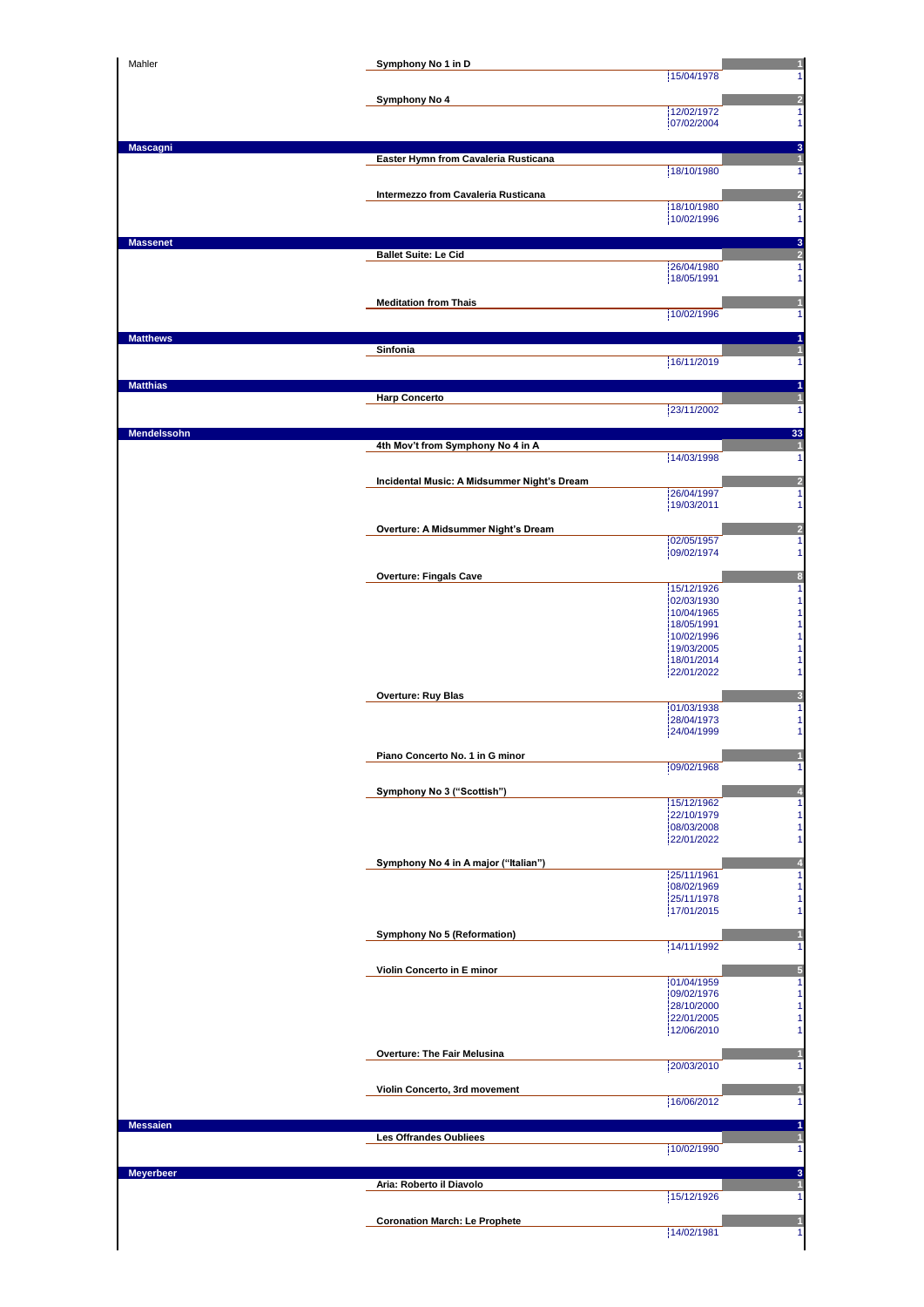| Meyerbeer      | Les Patineurs: Ballet Suite                    |                          |    |
|----------------|------------------------------------------------|--------------------------|----|
|                |                                                | 25/04/1970               |    |
| <b>Milhaud</b> | Suite: Le boeuf sur le toit                    |                          |    |
|                |                                                | 28/04/1979               | 1  |
|                |                                                | 18/03/2017               | 1  |
| Moeran         |                                                |                          |    |
|                | Sinfonietta                                    | 29/01/1994               |    |
|                |                                                |                          |    |
|                | <b>Songs of Springtime</b>                     | 21/04/1955               |    |
|                |                                                |                          |    |
| Mozart         | 3rd Mov't from Duo in B flat (Cello & Bassoon) |                          | 94 |
|                |                                                | 14/03/1998               |    |
|                | Andante for Flute in C                         |                          |    |
|                |                                                | 07/12/1991               |    |
|                | Aria: Del Vieni (Marriage of Figaro)           |                          |    |
|                |                                                | 27/01/1931               |    |
|                | <b>Arias</b>                                   |                          |    |
|                |                                                | 07/02/2004               |    |
|                |                                                |                          |    |
|                | Bassoon Concerto (3rd mov't)                   | 09/03/1991               |    |
|                |                                                |                          |    |
|                | <b>Bassoon Concerto in B flat</b>              | 24/03/1925               |    |
|                |                                                | 18/10/1975               |    |
|                |                                                | 19/03/2005               |    |
|                | Belle Mia Famma & Resta, O cara                |                          |    |
|                |                                                | 17/02/1979               |    |
|                | <b>Clarinet concerto (Adagio)</b>              |                          |    |
|                |                                                | 12/12/1923               |    |
|                | <b>Clarinet Concerto in A major</b>            |                          |    |
|                |                                                | 03/05/1956<br>24/04/1971 |    |
|                |                                                | 19/05/1990               |    |
|                |                                                | 21/11/1998<br>17/01/2015 |    |
|                |                                                |                          |    |
|                | <b>Concerto for Flute and Harp</b>             | 22/10/1979               |    |
|                |                                                |                          |    |
|                | Concerto for Flute in D                        | 07/12/1991               |    |
|                |                                                |                          |    |
|                | Crudel perche finora                           | 17/11/2001               |    |
|                |                                                |                          |    |
|                | Divertimento in D major                        | 15/03/2003               |    |
|                |                                                |                          |    |
|                | Don Giovanni (Il mio Tesoro)                   | 18/10/1980               |    |
|                |                                                |                          |    |
|                | Dove Sono (The Marriage of Figaro)             | 19/11/1924               |    |
|                |                                                |                          |    |
|                | <b>Eine Kleine Nachtmusik</b>                  |                          |    |
|                |                                                | 10/02/1932<br>11/05/1949 |    |
|                |                                                | 11/11/2006               |    |
|                | Flute Concerto No 1 in G                       |                          |    |
|                |                                                | 24/04/1958               |    |
|                |                                                | 12/02/1977               |    |
|                | Horn Concerto No 3 in E flat                   |                          |    |
|                |                                                | 21/04/1955<br>26/11/1966 |    |
|                |                                                | 17/10/1981               |    |
|                | L'Amero                                        |                          |    |
|                |                                                | 10/12/1953               |    |
|                | Marriage of Figaro (Voi che sapete)            |                          |    |
|                |                                                | 18/10/1980               |    |
|                | Motet: Exultate Jubilate and Alleluia          |                          |    |
|                |                                                | 03/05/1956               |    |
|                |                                                | 08/02/1975               |    |
|                | <b>Musical Joke</b>                            |                          |    |
|                |                                                | 03/05/1956               |    |
|                | Non piu andrai                                 |                          |    |
|                |                                                | 17/11/2001               |    |
|                | Oboe Concerto in C major                       |                          |    |
|                |                                                | 27/11/1965               | 1  |
|                |                                                | 14/02/1987               | 1  |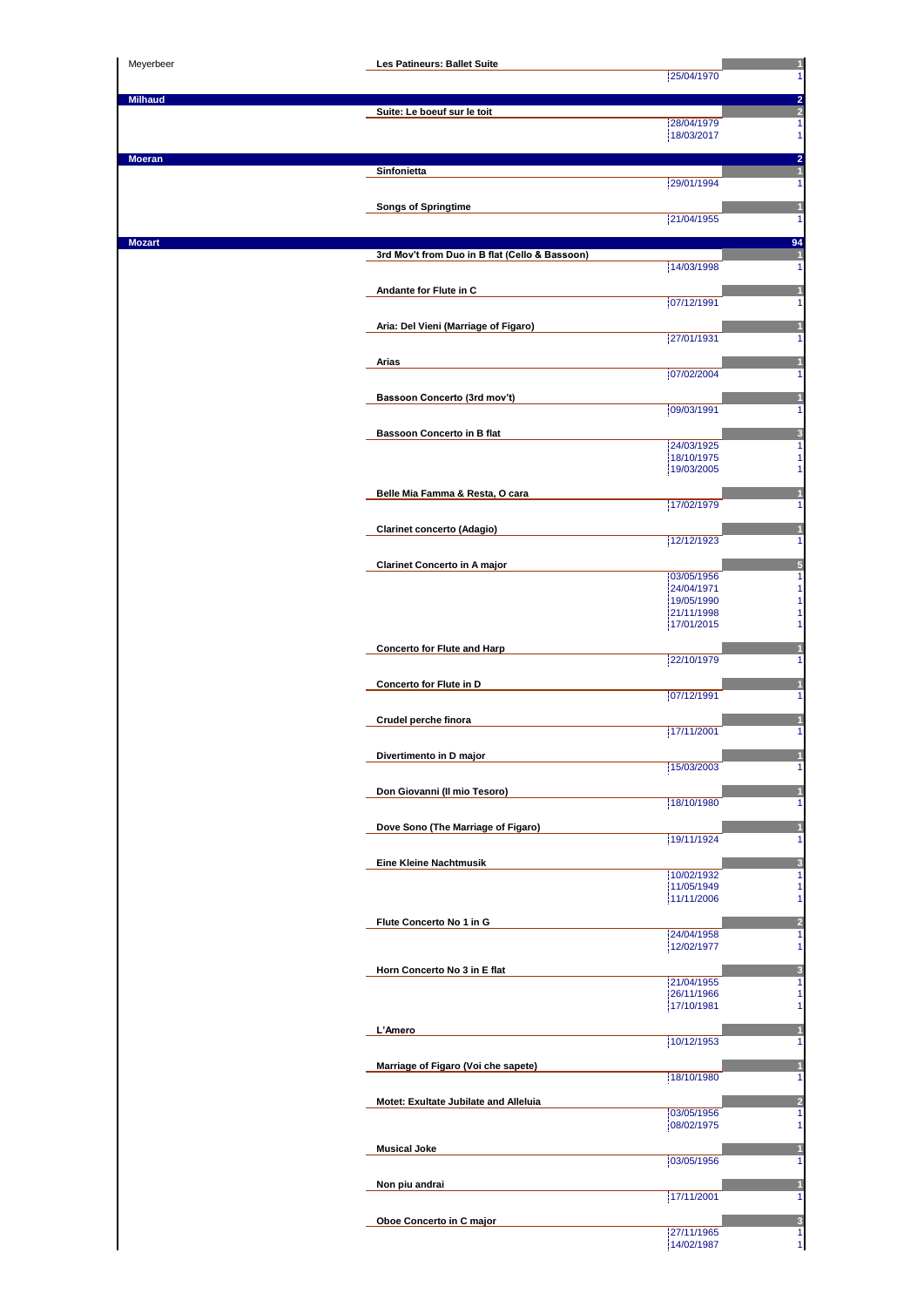| Mozart |
|--------|
|--------|

| Mozart | Oboe Concerto in C major                             | 11/11/2006               | $\mathbf{1}$                 |
|--------|------------------------------------------------------|--------------------------|------------------------------|
|        | Overture: Idomeneo                                   |                          | $\overline{a}$               |
|        |                                                      | 11/05/1950               | 1                            |
|        |                                                      | 30/11/1996               | 1                            |
|        | <b>Overture: Il Seraglio</b>                         |                          | 5                            |
|        |                                                      | 18/04/1923               | $\mathbf{1}$                 |
|        |                                                      | 17/03/1929<br>16/12/1948 | $\mathbf{1}$<br>$\mathbf{1}$ |
|        |                                                      | 08/04/1954               | 1                            |
|        |                                                      | 12/02/1972               | 1                            |
|        |                                                      |                          |                              |
|        | Overture: Marriage of Figaro                         | 01/04/1959               | $\overline{2}$<br>1          |
|        |                                                      | 17/11/2001               | 1                            |
|        |                                                      |                          |                              |
|        | <b>Overture: The Magic Flute</b>                     | 01/04/1928               | 5<br>$\mathbf{1}$            |
|        |                                                      | 10/02/1932               | 1                            |
|        |                                                      | 24/04/1958               | $\mathbf{1}$                 |
|        |                                                      | 10/06/2000               | 1                            |
|        |                                                      | 11/11/2006               | 1                            |
|        | <b>Overture: Titus</b>                               |                          |                              |
|        |                                                      | 11/02/1989               | 1                            |
|        | Piano Concerto No 23 in A                            |                          | 2                            |
|        |                                                      | 02/05/1957               | 1                            |
|        |                                                      | 03/11/1990               | 1                            |
|        | Piano Concerto No 24 in C minor                      |                          | $\overline{a}$               |
|        |                                                      | 23/11/1974               | 1                            |
|        |                                                      | 21/01/2006               | 1                            |
|        |                                                      |                          |                              |
|        | Piano Concerto No 27 in B flat                       | 09/02/1985               | 1                            |
|        |                                                      |                          |                              |
|        | Porgi amor                                           |                          |                              |
|        |                                                      | 17/11/2001               | 1                            |
|        | <b>Requiem Mass</b>                                  |                          | 2                            |
|        |                                                      | 02/03/1949               | 1                            |
|        |                                                      | 08/11/1969               | 1                            |
|        | Serenade in B flat major                             |                          | 1                            |
|        |                                                      | 15/03/2003               | 1                            |
|        |                                                      |                          |                              |
|        | Sinfonia Concertante (oboe, clarinet, horn, bassoon) | 19/10/1968               | $\overline{2}$<br>1          |
|        |                                                      | 18/05/1991               | 1                            |
|        |                                                      |                          |                              |
|        | Sinfonia Concertante in E flat (violin, viola)       | 23/04/1983               | $\overline{2}$<br>1          |
|        |                                                      | 30/11/1996               | 1                            |
|        |                                                      |                          |                              |
|        | Six German Dances K509                               | 30/11/1963               | 1                            |
|        |                                                      |                          |                              |
|        | Symphony No 32 in G                                  |                          |                              |
|        |                                                      | 04/05/1963               | 1                            |
|        | Symphony No 35 ("Haffner")                           |                          | 3                            |
|        |                                                      | 16/12/1948               | 1                            |
|        |                                                      | 10/02/1973<br>07/02/2004 | 1<br>1                       |
|        |                                                      |                          |                              |
|        | Symphony No 36 (Linz)                                |                          | 1                            |
|        |                                                      | 28/03/2009               | 1                            |
|        | Symphony No 38 in D (Prague)                         |                          | 1                            |
|        |                                                      | 07/12/1991               | 1                            |
|        | Symphony No 39 in E flat                             |                          | $\sqrt{5}$                   |
|        |                                                      | 19/11/1924               | $\mathbf{1}$                 |
|        |                                                      | 05/03/1935               | $\mathbf{1}$                 |
|        |                                                      | 10/05/1948               | $\mathbf{1}$                 |
|        |                                                      | 03/05/1956<br>07/12/1991 | $\mathbf{1}$<br>1            |
|        |                                                      |                          |                              |
|        | Symphony No 40 in G minor                            | 17/03/1929               | $\sqrt{5}$<br>$\mathbf{1}$   |
|        |                                                      | 08/04/1954               | $\mathbf{1}$                 |
|        |                                                      | 11/04/1981               | $\mathbf{1}$                 |
|        |                                                      | 08/02/1986<br>21/01/2006 | $\mathbf{1}$<br>1            |
|        |                                                      |                          |                              |
|        | Symphony No 41 in C major (Jupiter)                  |                          |                              |
|        |                                                      | 21/01/2006               | 1                            |
|        | The Magic Flute (Concert Version)                    |                          |                              |
|        |                                                      | 07/02/1970               | 1                            |
|        |                                                      |                          |                              |
|        | Two Arias from The Marriage of Figaro                | 18/05/1991               | 1<br>1                       |
|        |                                                      |                          |                              |
|        | Violin Concerto No. 3 in G                           |                          |                              |
|        |                                                      | 25/11/1967               | 1                            |
|        | Divertimento in B flat for strings                   |                          |                              |
|        |                                                      |                          |                              |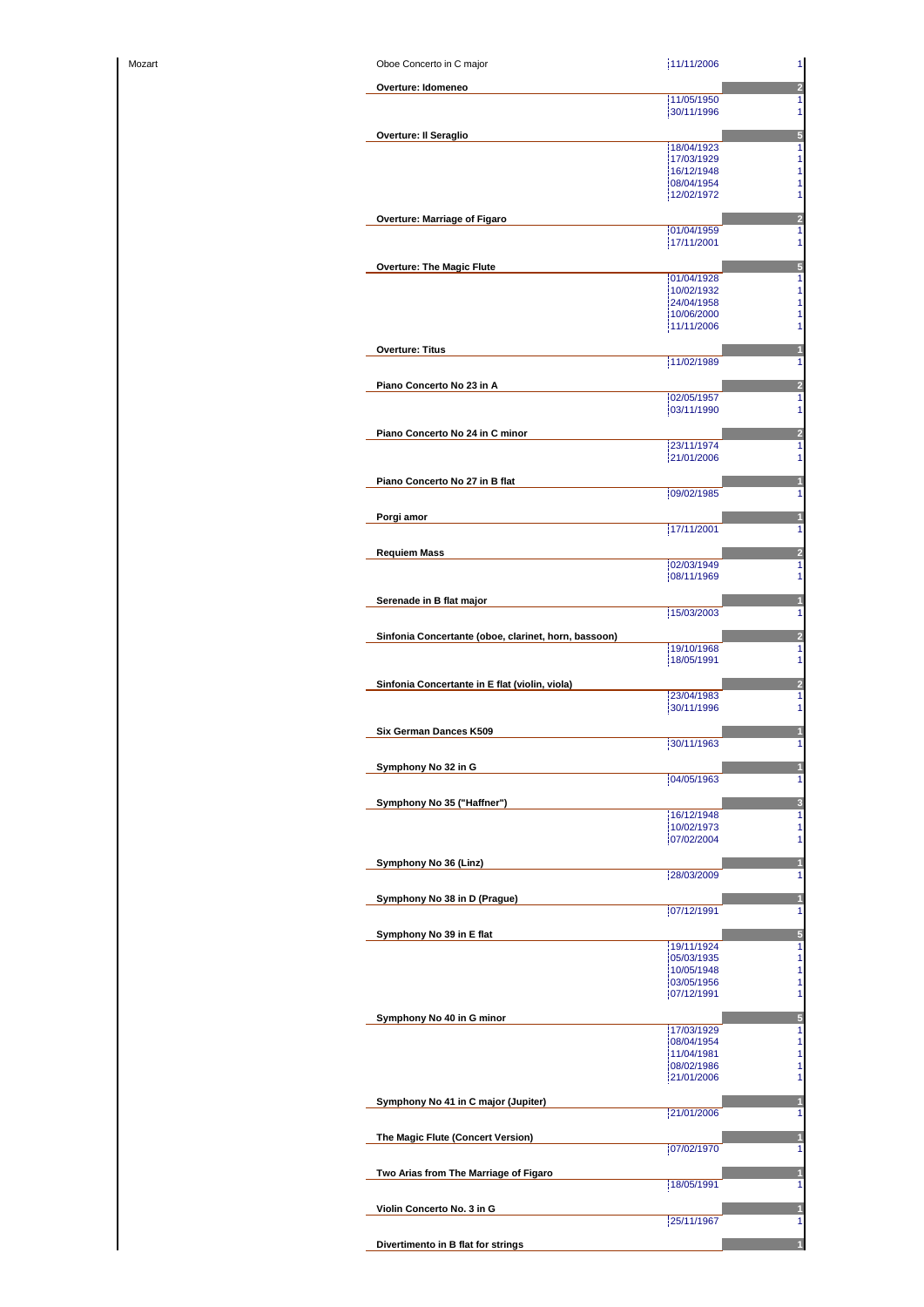|                                                                                                                                                   | Divertimento in B flat for strings      | 11/02/1995               |   |
|---------------------------------------------------------------------------------------------------------------------------------------------------|-----------------------------------------|--------------------------|---|
|                                                                                                                                                   | Overture: Don Giovanni                  |                          |   |
|                                                                                                                                                   |                                         | 19/03/2011               |   |
|                                                                                                                                                   | Symphony No 29 in A                     | 11/05/1950               |   |
|                                                                                                                                                   |                                         | 12/01/2013               |   |
|                                                                                                                                                   | Piano Concerto No 17 in G               |                          |   |
|                                                                                                                                                   |                                         | 04/10/1951               |   |
|                                                                                                                                                   | Serenade Notturna                       |                          |   |
|                                                                                                                                                   |                                         | 25/03/1952               |   |
|                                                                                                                                                   | Gran Partita (slow movement)            | 11/01/2020               |   |
|                                                                                                                                                   |                                         |                          |   |
| <b>Murrill</b>                                                                                                                                    | A Set of Country Dances                 |                          |   |
|                                                                                                                                                   |                                         | 31/03/1990               |   |
| <b>Mussorgsky</b>                                                                                                                                 |                                         |                          | 3 |
|                                                                                                                                                   | A Night on the Bare Mountain            | 30/11/1985               |   |
|                                                                                                                                                   |                                         | 09/06/2001<br>21/11/2015 |   |
|                                                                                                                                                   |                                         |                          |   |
| Mussorgsky-Ravel                                                                                                                                  | <b>Pictures at an Exhibition</b>        |                          |   |
|                                                                                                                                                   |                                         | 27/04/1985               |   |
| <b>Nicolai</b>                                                                                                                                    |                                         |                          |   |
|                                                                                                                                                   | Overture: Merry Wives of Windsor        | 01/04/1928               |   |
|                                                                                                                                                   |                                         | 23/04/1966               |   |
|                                                                                                                                                   |                                         | 23/11/1974<br>12/06/1993 |   |
| <b>Nielsen</b>                                                                                                                                    |                                         |                          |   |
|                                                                                                                                                   | Symphony No 2 (The Four Temperaments)   |                          |   |
|                                                                                                                                                   |                                         | 27/01/2007               |   |
| <b>Nielsen</b>                                                                                                                                    |                                         |                          |   |
|                                                                                                                                                   | <b>Helios Overture</b>                  | 16/03/2019               |   |
| Offenbach                                                                                                                                         |                                         |                          | з |
|                                                                                                                                                   | Overture: Orpheus in the Underworld     |                          |   |
|                                                                                                                                                   |                                         | 06/02/1993<br>21/11/1998 |   |
|                                                                                                                                                   |                                         |                          |   |
|                                                                                                                                                   | "Ah quel diner!" from La Périchole      | 16/06/2012               |   |
| Ole Bull                                                                                                                                          |                                         |                          |   |
|                                                                                                                                                   | Two Norwegian Melodies                  |                          |   |
|                                                                                                                                                   |                                         | 04/12/1952               |   |
| Orch. Elgar                                                                                                                                       | <b>God Save the Queen</b>               |                          |   |
|                                                                                                                                                   |                                         |                          |   |
|                                                                                                                                                   |                                         | 16/06/2012               |   |
|                                                                                                                                                   |                                         |                          |   |
|                                                                                                                                                   | Carmina Burana                          |                          |   |
|                                                                                                                                                   |                                         | 07/11/1970               |   |
|                                                                                                                                                   |                                         |                          |   |
|                                                                                                                                                   | Praeludium and Allegro (Violin Solo)    | 13/12/1922               |   |
|                                                                                                                                                   |                                         |                          |   |
|                                                                                                                                                   | Concertino in D minor for Two Harps     |                          |   |
|                                                                                                                                                   |                                         | 21/01/2012               |   |
|                                                                                                                                                   |                                         |                          | 2 |
|                                                                                                                                                   | "Jerusalem"                             | 16/05/1998               |   |
|                                                                                                                                                   |                                         | 16/06/2012               |   |
|                                                                                                                                                   |                                         |                          | 2 |
|                                                                                                                                                   | Dance of the Hours from La Gioconda     | 27/11/1976               |   |
|                                                                                                                                                   |                                         | 10/02/1996               |   |
|                                                                                                                                                   |                                         |                          |   |
|                                                                                                                                                   | <b>Ballet Suite: Les Biches</b>         |                          |   |
|                                                                                                                                                   |                                         | 14/02/1981               |   |
|                                                                                                                                                   | Concerto for organ, strings and timpani |                          |   |
|                                                                                                                                                   |                                         | 08/02/1997               |   |
|                                                                                                                                                   | <b>Flute Sonata</b>                     |                          |   |
|                                                                                                                                                   |                                         | 08/02/2003               |   |
| Orff<br>Pagnani<br><b>Parish-Alvars</b><br>Parry (orch. Elgar)<br><b>Ponchielli</b><br><b>Poulenc</b><br><b>Poulenc-Berkeley</b><br><b>Powell</b> | How to train your dragon                |                          |   |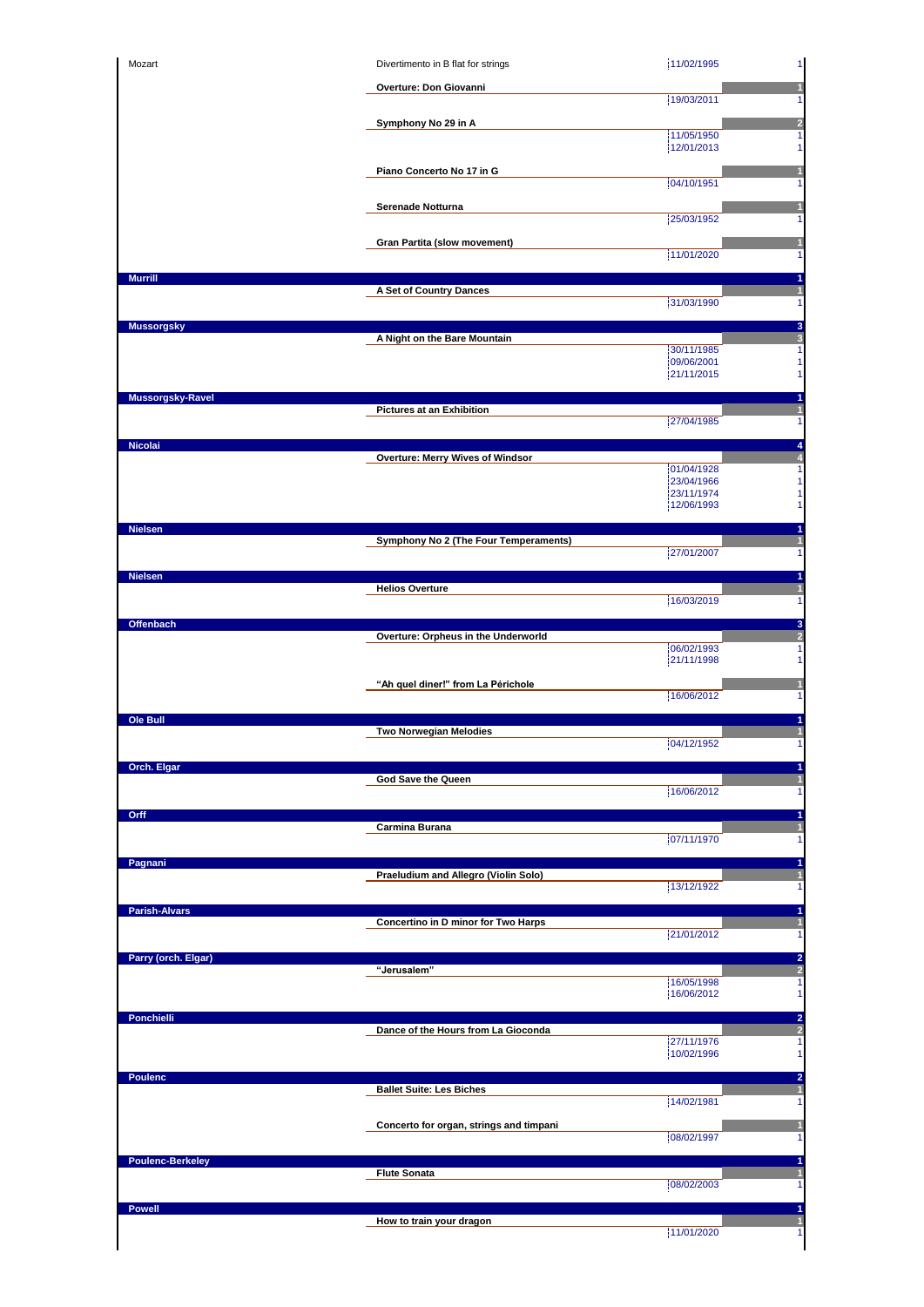| Prokofiev            | <b>Ballet Music: Romeo &amp; Juliet</b>                                | $\frac{7}{2}$                                                                                                                                                                                                                   |
|----------------------|------------------------------------------------------------------------|---------------------------------------------------------------------------------------------------------------------------------------------------------------------------------------------------------------------------------|
|                      |                                                                        | 12/02/1977<br>1                                                                                                                                                                                                                 |
|                      |                                                                        | 03/02/2001<br>1                                                                                                                                                                                                                 |
|                      | Peter and the Wolf                                                     | 3                                                                                                                                                                                                                               |
|                      |                                                                        | 19/10/1974<br>1                                                                                                                                                                                                                 |
|                      |                                                                        | 05/02/2000<br>1<br>17/03/2018<br>1                                                                                                                                                                                              |
|                      |                                                                        |                                                                                                                                                                                                                                 |
|                      | Suite: Lieutenant Kije                                                 | $\overline{\mathbf{c}}$                                                                                                                                                                                                         |
|                      |                                                                        | 08/02/1975<br>1<br>1                                                                                                                                                                                                            |
|                      |                                                                        | 15/06/2013                                                                                                                                                                                                                      |
| <b>Puccini</b>       |                                                                        | 4                                                                                                                                                                                                                               |
|                      | E lucevan le stele                                                     | $\mathbf{1}$<br>17/11/2001<br>1                                                                                                                                                                                                 |
|                      |                                                                        |                                                                                                                                                                                                                                 |
|                      | La Boheme (Che gelida manina, Si! Mi chiamano Mimi, O soave fanciulla) |                                                                                                                                                                                                                                 |
|                      |                                                                        | 18/10/1980<br>1                                                                                                                                                                                                                 |
|                      | <b>Nessun Dorma (Turandot)</b>                                         |                                                                                                                                                                                                                                 |
|                      |                                                                        | 17/11/2001<br>1                                                                                                                                                                                                                 |
|                      | Salvatelo (Tosca)                                                      | 1                                                                                                                                                                                                                               |
|                      |                                                                        | 17/11/2001<br>1                                                                                                                                                                                                                 |
|                      |                                                                        |                                                                                                                                                                                                                                 |
| <b>Purcell</b>       | Aria: Nymphs and Shepherds                                             | 7                                                                                                                                                                                                                               |
|                      |                                                                        | 27/01/1931<br>1                                                                                                                                                                                                                 |
|                      |                                                                        |                                                                                                                                                                                                                                 |
|                      | <b>Faery Queen Dances</b>                                              | 1<br>16/04/1951<br>1                                                                                                                                                                                                            |
|                      |                                                                        |                                                                                                                                                                                                                                 |
|                      | <b>Trumpet Voluntary</b>                                               | 1                                                                                                                                                                                                                               |
|                      |                                                                        | 04/10/1951<br>1                                                                                                                                                                                                                 |
|                      | Gordian Knot Untied Suites 1 & 2                                       | 1                                                                                                                                                                                                                               |
|                      |                                                                        | 02/03/1949<br>1                                                                                                                                                                                                                 |
|                      | <b>Two String Fantasias</b>                                            | 1                                                                                                                                                                                                                               |
|                      |                                                                        | 13/12/1951<br>1                                                                                                                                                                                                                 |
|                      |                                                                        |                                                                                                                                                                                                                                 |
|                      | Chaconne in G minor                                                    | 16/04/1953<br>1                                                                                                                                                                                                                 |
|                      |                                                                        |                                                                                                                                                                                                                                 |
|                      | March and Canzona for Queen Mary                                       | 1                                                                                                                                                                                                                               |
|                      |                                                                        | 11/01/2020                                                                                                                                                                                                                      |
| <b>Purcell-Holst</b> |                                                                        | 1                                                                                                                                                                                                                               |
|                      |                                                                        |                                                                                                                                                                                                                                 |
|                      | <b>Suite: Virtuous Wife</b>                                            | 1                                                                                                                                                                                                                               |
|                      |                                                                        | 27/11/1965                                                                                                                                                                                                                      |
| Quilter              |                                                                        |                                                                                                                                                                                                                                 |
|                      | A Children's Overture                                                  | 1<br>$\frac{4}{4}$<br>07/04/1933                                                                                                                                                                                                |
|                      |                                                                        | 08/12/1955                                                                                                                                                                                                                      |
|                      |                                                                        | 19/10/1974                                                                                                                                                                                                                      |
|                      |                                                                        | 05/02/2000                                                                                                                                                                                                                      |
| Rachmaninov          |                                                                        |                                                                                                                                                                                                                                 |
|                      | Piano Concerto No 2 in C minor                                         | 08/04/1954                                                                                                                                                                                                                      |
|                      |                                                                        | 24/04/1976                                                                                                                                                                                                                      |
|                      |                                                                        | 07/06/1997                                                                                                                                                                                                                      |
|                      |                                                                        | 19/11/2016                                                                                                                                                                                                                      |
|                      | Rhapsody on a Theme of Paganini                                        |                                                                                                                                                                                                                                 |
|                      |                                                                        | 14/10/1978                                                                                                                                                                                                                      |
|                      |                                                                        | 22/04/1989<br>21/11/2015                                                                                                                                                                                                        |
|                      |                                                                        |                                                                                                                                                                                                                                 |
|                      | <b>Symphonic Dances</b>                                                | 21/03/1992                                                                                                                                                                                                                      |
|                      |                                                                        | 21/05/2005                                                                                                                                                                                                                      |
|                      |                                                                        |                                                                                                                                                                                                                                 |
|                      | Symphony No 1 in D minor                                               | 23/04/1983                                                                                                                                                                                                                      |
|                      |                                                                        | 12/06/2010                                                                                                                                                                                                                      |
|                      |                                                                        |                                                                                                                                                                                                                                 |
|                      | Symphony No 2 in E minor                                               | 10/06/2000                                                                                                                                                                                                                      |
|                      |                                                                        | 11/06/2016                                                                                                                                                                                                                      |
|                      |                                                                        | 13/11/2021                                                                                                                                                                                                                      |
|                      | Vocalise                                                               |                                                                                                                                                                                                                                 |
|                      |                                                                        | 30/11/1985                                                                                                                                                                                                                      |
|                      |                                                                        |                                                                                                                                                                                                                                 |
|                      | Piano Concerto No 3 in D minor                                         | 12/11/2011                                                                                                                                                                                                                      |
|                      |                                                                        |                                                                                                                                                                                                                                 |
| Rameau               |                                                                        |                                                                                                                                                                                                                                 |
|                      | <b>Suite from Dardanus</b>                                             | 14/01/2017                                                                                                                                                                                                                      |
|                      |                                                                        |                                                                                                                                                                                                                                 |
| Ravel                | <b>Bolero</b>                                                          |                                                                                                                                                                                                                                 |
|                      |                                                                        | 1<br>1<br>1<br>$\overline{\mathbf{1}}$<br>$\mathbf{1}$<br>20/02/1982                                                                                                                                                            |
|                      | <b>Mother Goose Suite</b>                                              | $\mathbf{1}$<br>1<br>1<br>$\begin{array}{c}\n16 \\ 4 \\ 1\n\end{array}$<br>$\mathbf{1}$<br>$\mathbf{1}$<br>1<br>3<br>1<br>1<br>1<br>$\frac{2}{1}$<br>1<br>$\overline{a}$<br>1<br>3<br>1<br>1<br>1<br>1<br>1<br>1<br>6<br>1<br>2 |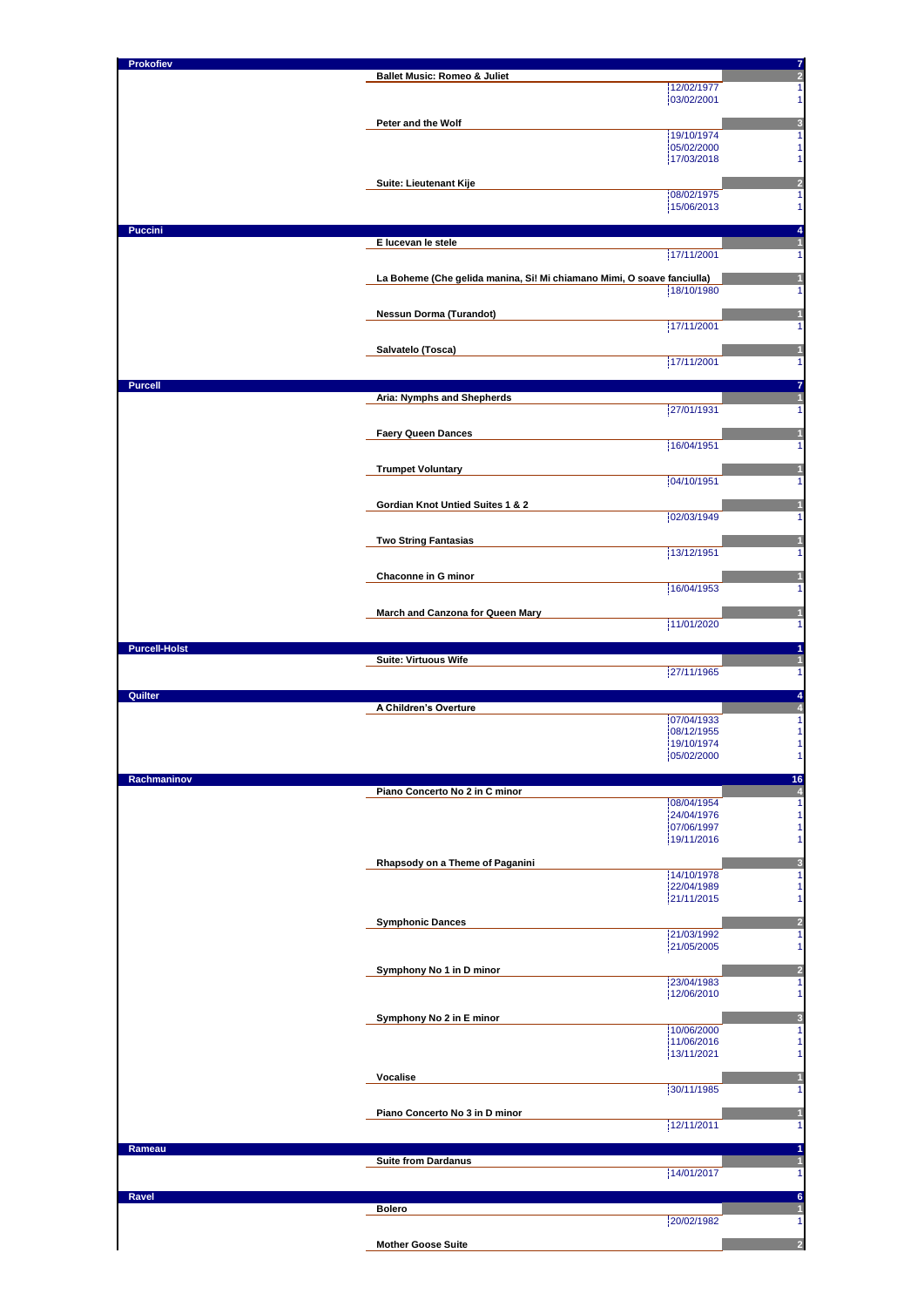| Ravel               | <b>Mother Goose Suite</b>                       | 10/02/1990<br>28/03/2009 | $\mathbf{1}$                                                                                                                                                   |
|---------------------|-------------------------------------------------|--------------------------|----------------------------------------------------------------------------------------------------------------------------------------------------------------|
|                     |                                                 |                          | $\mathbf{1}$                                                                                                                                                   |
|                     | Pavane pour une infante d'efunte                | 10/05/1948               | 3<br>$\mathbf{1}$                                                                                                                                              |
|                     |                                                 | 25/11/1961               | $\mathbf{1}$                                                                                                                                                   |
|                     |                                                 | 05/02/2000               | $\mathbf{1}$                                                                                                                                                   |
| Ravel               |                                                 |                          | 1                                                                                                                                                              |
|                     | Sheherazade                                     | 17/11/2018               | $\mathbf{1}$<br>$\mathbf{1}$                                                                                                                                   |
|                     |                                                 |                          |                                                                                                                                                                |
| Respighi            | Suite No 3 of Ancient Airs and Dances           |                          | $\overline{2}$<br>$\mathbf{1}$                                                                                                                                 |
|                     |                                                 | 26/04/1975               | $\mathbf{1}$                                                                                                                                                   |
|                     | The Pines of Rome                               |                          | $\mathbf{1}$                                                                                                                                                   |
|                     |                                                 | 13/02/1999               | $\mathbf{1}$                                                                                                                                                   |
| <b>Reznicek</b>     |                                                 |                          | 1                                                                                                                                                              |
|                     | Overture Donna Diana                            | 22/01/2011               | 1<br>$\mathbf{1}$                                                                                                                                              |
|                     |                                                 |                          |                                                                                                                                                                |
| Rimsky-Korsakov     | Capriccio Espagnol                              |                          | 8<br>$\overline{2}$                                                                                                                                            |
|                     |                                                 | 30/11/1985               | 1                                                                                                                                                              |
|                     |                                                 | 09/06/2001               | $\mathbf{1}$                                                                                                                                                   |
|                     | Flight of the Bumble Bee                        |                          | 1                                                                                                                                                              |
|                     |                                                 | 20/04/2002               | $\mathbf{1}$                                                                                                                                                   |
|                     | Hymn to the Sun (Violin Solo)                   | 13/12/1922               | 1<br>1                                                                                                                                                         |
|                     |                                                 |                          |                                                                                                                                                                |
|                     | <b>Russian Easter festival Overture</b>         | 21/03/1992               | 1<br>$\mathbf{1}$                                                                                                                                              |
|                     |                                                 |                          |                                                                                                                                                                |
|                     | Scheherazade Symphonic Suite                    | 22/04/1989               | 2<br>1                                                                                                                                                         |
|                     |                                                 | 13/11/2010               | $\mathbf{1}$                                                                                                                                                   |
|                     | Suite: The Snow Maiden                          |                          | $\mathbf{1}$                                                                                                                                                   |
|                     |                                                 | 22/11/1997               | $\mathbf{1}$                                                                                                                                                   |
| Rodrigo             |                                                 |                          | 4                                                                                                                                                              |
|                     | Concierto de Aranjuez                           |                          | 3                                                                                                                                                              |
|                     |                                                 | 06/02/1978<br>14/02/1998 | 1<br>$\mathbf{1}$                                                                                                                                              |
|                     |                                                 | 22/01/2011               | $\mathbf{1}$                                                                                                                                                   |
|                     |                                                 |                          |                                                                                                                                                                |
|                     |                                                 |                          |                                                                                                                                                                |
|                     | Fantasia Para Un Gentilhombre                   | 11/02/1989               | 1                                                                                                                                                              |
| <b>Ronald Binge</b> |                                                 |                          | 1<br>$\overline{\mathbf{c}}$                                                                                                                                   |
|                     | <b>Elizabethan Serenade</b>                     |                          | $\mathbf{1}$                                                                                                                                                   |
|                     |                                                 | 05/06/1999               |                                                                                                                                                                |
|                     | <b>Sailing By</b>                               |                          | $\mathbf{1}$                                                                                                                                                   |
|                     |                                                 | 105/06/1999              | $\mathbf{1}$<br>11                                                                                                                                             |
| <b>Rossini</b>      |                                                 |                          |                                                                                                                                                                |
|                     | Gallop from the William Tell Overture           | 05/02/2000               | 1                                                                                                                                                              |
|                     |                                                 |                          | 20<br>1                                                                                                                                                        |
|                     | Overture: Il Signor Bruschino                   | 09/12/1995               | $\vert$<br>$\mathbf{1}$                                                                                                                                        |
|                     | Overture: La Cenerentola                        |                          | $\mathbf{1}$                                                                                                                                                   |
|                     |                                                 | 08/02/1969               | $\mathbf{1}$                                                                                                                                                   |
|                     | Overture: Semiramide                            |                          | 2                                                                                                                                                              |
|                     |                                                 | 27/11/1982               |                                                                                                                                                                |
|                     |                                                 | 08/02/2003               | 1<br>$\mathbf{1}$                                                                                                                                              |
|                     | <b>Overture: Tancredi</b>                       |                          | $\mathbf{1}$                                                                                                                                                   |
|                     |                                                 | 26/11/1966               | $\mathbf{1}$                                                                                                                                                   |
|                     | Overture: The Barber of Seville                 | 07/04/1933               |                                                                                                                                                                |
|                     |                                                 | 11/02/1961               | 4<br>$\mathbf{1}$<br>$\mathbf{1}$                                                                                                                              |
|                     |                                                 | 14/11/1992<br>17/01/2015 | $\mathbf{1}$<br>$\mathbf{1}$                                                                                                                                   |
|                     |                                                 |                          |                                                                                                                                                                |
|                     | Overture: The Italian Girl in Algiers           | 06/10/1967               | 4<br>$\mathbf{1}$                                                                                                                                              |
|                     |                                                 | 08/02/1986               | $\mathbf{1}$                                                                                                                                                   |
|                     |                                                 | 14/03/1998<br>31/01/2009 |                                                                                                                                                                |
|                     |                                                 |                          |                                                                                                                                                                |
|                     | <b>Overture: The Thieving Magpie</b>            | 29/11/1975               |                                                                                                                                                                |
|                     |                                                 | 20/04/2002               |                                                                                                                                                                |
|                     | <b>Overture: William Tell</b>                   |                          |                                                                                                                                                                |
|                     |                                                 | 19/11/1924               |                                                                                                                                                                |
|                     |                                                 | 12/06/2010<br>11/01/2020 |                                                                                                                                                                |
|                     | "Una voce poco fa!" from Il Barbiero de Seville |                          | $\mathbf{1}$<br>$\mathbf{1}$<br>$\overline{2}$<br>$\mathbf{1}$<br>$\mathbf{1}$<br>$\overline{\mathbf{3}}$<br>$\mathbf{1}$<br>$\mathbf{1}$<br>$\mathbf{1}$<br>1 |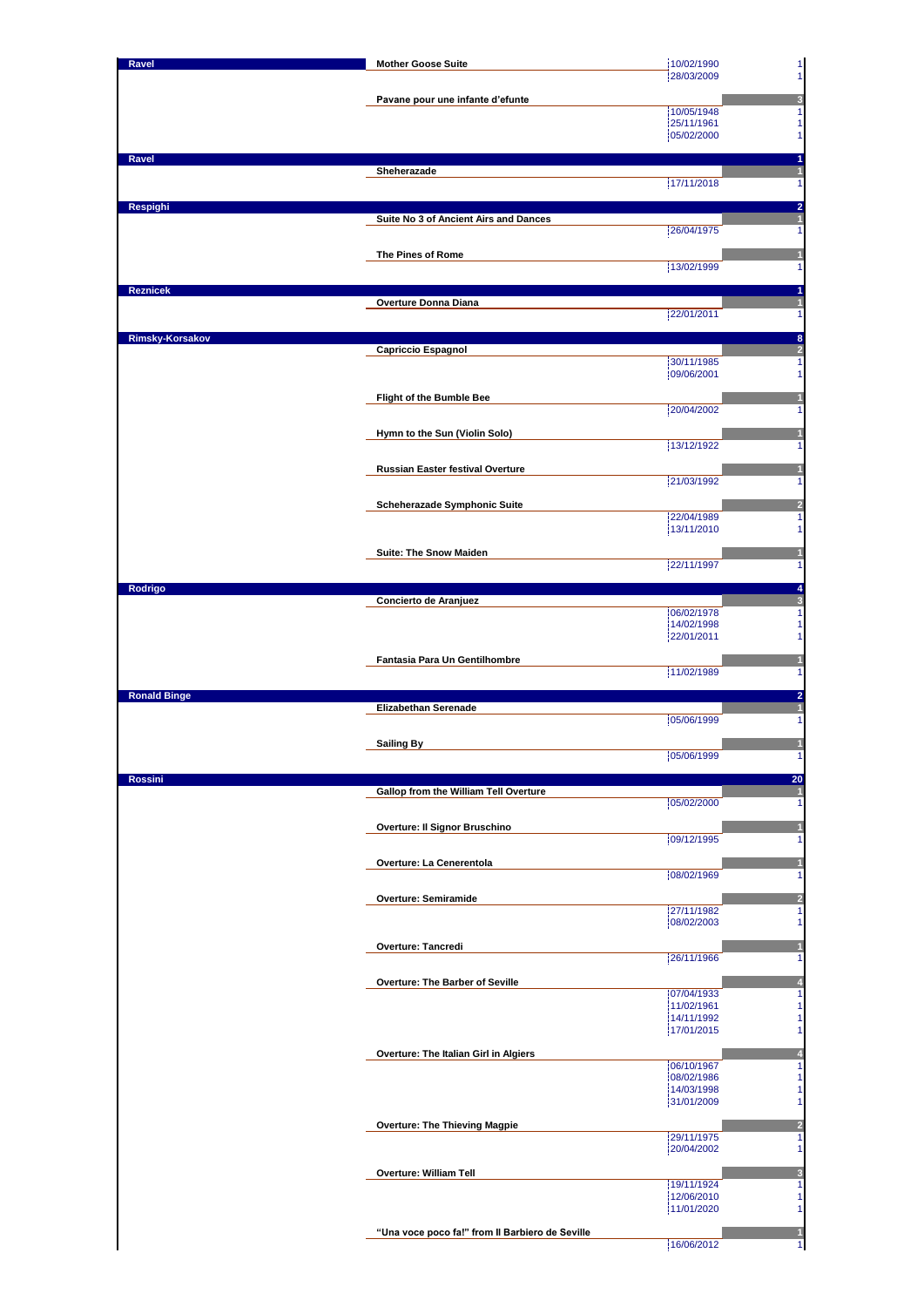| <b>Rossini</b>         |                                                    |                          |                                  |
|------------------------|----------------------------------------------------|--------------------------|----------------------------------|
| <b>Rossini-Britten</b> | Soirées Musicales                                  |                          |                                  |
|                        |                                                    | 30/11/1968               |                                  |
| Rubbra                 |                                                    |                          |                                  |
|                        | Improvisations on Virginal Pieces by Giles Farnaby | 13/02/1971               |                                  |
|                        |                                                    |                          |                                  |
| <b>Saint-Saens</b>     | Cello Concerto in A minor                          |                          | 12                               |
|                        |                                                    | 10/02/1932               | 1                                |
|                        |                                                    | 16/02/1980<br>28/10/1995 | 1<br>1                           |
|                        |                                                    | 28/01/2015               |                                  |
|                        | <b>Danse Macabre</b>                               |                          |                                  |
|                        |                                                    | 06/02/1993               |                                  |
|                        | Havanaise (Violin & Orchestra)                     |                          |                                  |
|                        |                                                    | 14/03/1998               |                                  |
|                        | <b>Introduction &amp; Rondo Capriccioso</b>        |                          |                                  |
|                        |                                                    | 12/12/1923<br>27/11/1976 | f                                |
|                        |                                                    |                          |                                  |
|                        | Piano Concerto No 2 in G minor                     | 10/06/1995               |                                  |
|                        |                                                    |                          |                                  |
|                        | Symphony No 3 (Organ)                              | 03/04/2004               |                                  |
|                        |                                                    |                          |                                  |
|                        | Violin Concerto No 3 in B minor                    | 20/03/2010               |                                  |
|                        |                                                    |                          |                                  |
|                        | Le Cygne (The Swan)                                | 16/06/2012               |                                  |
|                        |                                                    |                          |                                  |
| <b>Sarasate</b>        | Gypsy Airs for violin and Orchestra                |                          | 2<br>Þ.                          |
|                        |                                                    | 27/11/1976               | 1                                |
|                        |                                                    | 10/02/1996               | 1                                |
| <b>Satie</b>           |                                                    |                          | $\overline{2}$<br>$\overline{a}$ |
|                        | Gymnopedies Nos 1 & 3                              | 06/02/1993               | 1                                |
|                        |                                                    | 03/04/2004               | 1                                |
| <b>Schubert</b>        |                                                    |                          | 40                               |
|                        | Ave Maria (Solo Violin)                            | 01/04/1928               | 1                                |
|                        |                                                    |                          |                                  |
|                        | <b>Ballet Music: Rosamunde</b>                     | 23/02/1926               |                                  |
|                        |                                                    | 02/03/1930               |                                  |
|                        |                                                    | 02/03/1937<br>08/04/1954 |                                  |
|                        |                                                    | 21/11/1998               |                                  |
|                        | Overture: Rosamunde                                |                          | Ŀ                                |
|                        |                                                    | 13/12/1922               | 1                                |
|                        |                                                    | 19/11/1924<br>23/10/1971 | 1                                |
|                        |                                                    | 22/01/2005               | 1                                |
|                        |                                                    | 21/01/2012               | 1                                |
|                        | Rosamunde Entracte No 2 in B flat                  |                          | 5                                |
|                        |                                                    | 05/03/1935<br>02/03/1937 | 1<br>1                           |
|                        |                                                    | 08/04/1954               |                                  |
|                        |                                                    | 18/05/1991<br>21/11/1998 | 1                                |
|                        |                                                    |                          |                                  |
|                        | Song: Standchen                                    | 15/12/1926               |                                  |
|                        |                                                    |                          |                                  |
|                        | Symphony No 1 in D major                           | 30/04/1977               |                                  |
|                        | Symphony No 2                                      |                          |                                  |
|                        |                                                    | 06/02/1978               |                                  |
|                        | Symphony No 3 in D                                 |                          |                                  |
|                        |                                                    | 17/02/1979               | 1                                |
|                        | Symphony No 4 in C minor ("Tragic")                |                          | ĸ                                |
|                        |                                                    | 10/04/1965               | 1                                |
|                        |                                                    | 09/02/1968<br>22/01/2011 | 1<br>1                           |
|                        |                                                    |                          |                                  |
|                        | Symphony No 5 in B flat                            | 02/03/1937               | 1                                |
|                        |                                                    | 13/12/1950               | 1                                |
|                        |                                                    | 10/06/2006               |                                  |
|                        | Symphony No 6 in C                                 |                          |                                  |
|                        |                                                    | 14/02/1981<br>11/02/1995 | 1<br>1                           |
|                        |                                                    |                          |                                  |
|                        | Symphony No 8 in B minor (Unfinished)              |                          |                                  |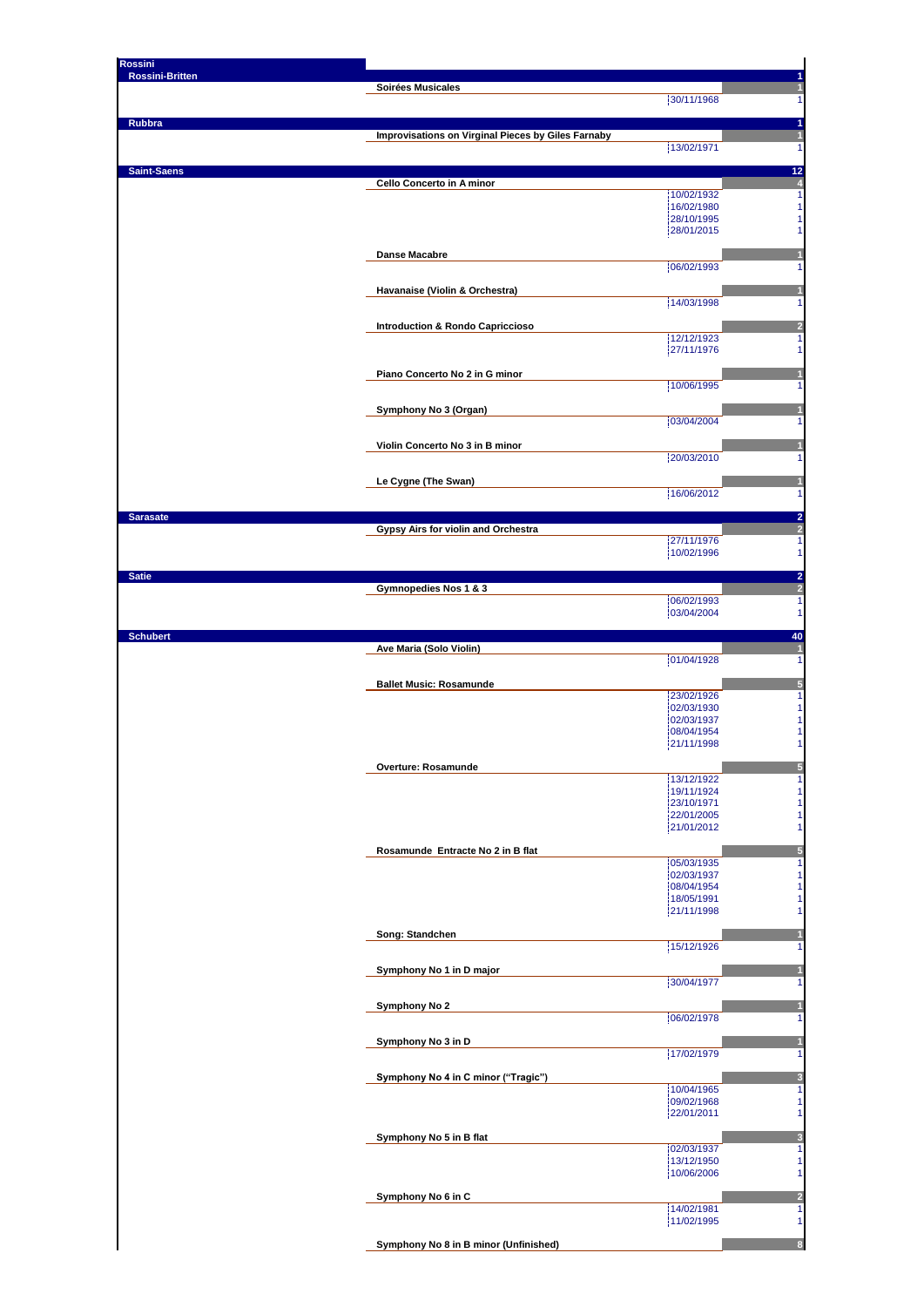| <b>Schubert</b> | Symphony No 8 in B minor (Unfinished)            | 18/04/1923                                               |
|-----------------|--------------------------------------------------|----------------------------------------------------------|
|                 |                                                  | $\frac{1}{1}$<br>24/03/1925                              |
|                 |                                                  | $\mathbf{1}$<br>17/03/1929<br>$\mathbf{1}$<br>01/03/1938 |
|                 |                                                  | $\mathbf{1}$<br>07/11/1970                               |
|                 |                                                  | $\mathbf{1}$<br>14/02/1987                               |
|                 |                                                  | $\mathbf{1}$<br>26/04/1997                               |
|                 |                                                  | 21/01/2012<br>$\mathbf{1}$                               |
|                 | Symphony No 9 in C (The Great)                   | 4                                                        |
|                 |                                                  | 11/02/1961<br>$\mathbf{1}$                               |
|                 |                                                  | 23/11/1974<br>$\mathbf{1}$                               |
|                 |                                                  | 12/02/1983<br>1                                          |
|                 |                                                  | 1<br>08/02/2003                                          |
| <b>Schumann</b> |                                                  | 19                                                       |
|                 | Cello Concerto in A minor                        | $\overline{\mathbf{1}}$                                  |
|                 |                                                  | 13/11/2004<br>$\mathbf{1}$                               |
|                 |                                                  |                                                          |
|                 | Overture, Scherzo and Finale                     | $\overline{\mathbf{c}}$<br>$\overline{1}$<br>16/02/1980  |
|                 |                                                  | 03/11/1990<br>$\mathbf{1}$                               |
|                 |                                                  |                                                          |
|                 | Piano Concerto in A minor                        | 5                                                        |
|                 |                                                  | 07/04/1933<br>$\mathbf{1}$<br>10/05/1948<br>$\mathbf{1}$ |
|                 |                                                  | 29/04/1961<br>$\mathbf{1}$                               |
|                 |                                                  | 23/04/1966<br>$\mathbf{1}$                               |
|                 |                                                  | 26/11/1983<br>$\mathbf{1}$                               |
|                 |                                                  |                                                          |
|                 | Symphony No 1 in B flat (Spring)                 | $\overline{\mathbf{3}}$<br>25/11/1967<br>$\mathbf{1}$    |
|                 |                                                  | 28/11/1987<br>$\mathbf{1}$                               |
|                 |                                                  | 24/04/1999<br>$\mathbf{1}$                               |
|                 |                                                  |                                                          |
|                 | Symphony No 2 in C                               | $\overline{2}$<br>18/10/1975<br>$\mathbf{1}$             |
|                 |                                                  | 20/03/2010<br>$\mathbf{1}$                               |
|                 |                                                  |                                                          |
|                 | Symphony No 3 in E flat (Rhenish)                | $\overline{\mathbf{3}}$                                  |
|                 |                                                  | 27/04/1974<br>$\mathbf{1}$                               |
|                 |                                                  | 16/05/1992<br>$\mathbf{1}$<br>19/01/2019<br>$\mathbf{1}$ |
|                 |                                                  |                                                          |
|                 | Symphony No 4 in D minor                         | $\mathbf{1}$                                             |
|                 |                                                  | 08/02/1975<br>$\mathbf{1}$                               |
|                 | Koncertstuck for Four Horns                      | 1                                                        |
|                 |                                                  | 22/11/2008<br>1                                          |
|                 |                                                  |                                                          |
|                 | Koncertstuck for Four Horns (1st movmt)          | $\vert$                                                  |
|                 |                                                  |                                                          |
|                 |                                                  | 11/01/2020<br>$\mathbf{1}$                               |
| <b>Senaille</b> |                                                  | 1                                                        |
|                 | <b>Allegro Spiritoso</b>                         | $\mathbf{1}$                                             |
|                 |                                                  | 10/12/1953<br>$\overline{1}$                             |
| Shostakovich    |                                                  | 11                                                       |
|                 | <u>1st Mov't from Concerto in E flat (Cello)</u> |                                                          |
|                 |                                                  | 14/03/1998<br>1                                          |
|                 |                                                  | $\mathbf{1}$                                             |
|                 | Cello Concerto No 1 in E flat                    | 22/11/1997<br>1                                          |
|                 |                                                  |                                                          |
|                 | Piano Concerto No 2                              | $\mathbf{1}$                                             |
|                 |                                                  | 21/03/1992<br>$\mathbf{1}$                               |
|                 | Symphony No 5                                    | $\overline{2}$                                           |
|                 |                                                  | 30/04/1988<br>1                                          |
|                 |                                                  | 21/11/2009<br>$\mathbf{1}$                               |
|                 | Symphony No 6 in B minor                         | $\mathbf{1}$                                             |
|                 |                                                  | 12/11/2005<br>$\mathbf{1}$                               |
|                 |                                                  |                                                          |
|                 | Symphony No. 12 in D Minor                       | $\mathbf{1}$                                             |
|                 |                                                  | 16/11/2013<br>$\mathbf{1}$                               |
|                 | Symphony No 10 in E minor                        | $\overline{\mathbf{c}}$                                  |
|                 |                                                  | 13/02/1999<br>$\mathbf{1}$                               |
|                 |                                                  | 19/11/2016<br>$\mathbf{1}$                               |
|                 | Symphony No. 9                                   | 1                                                        |
|                 |                                                  | 15/06/2019<br>$\mathbf{1}$                               |
|                 |                                                  |                                                          |
|                 | Piano Concerto No. 2                             | $\mathbf{1}$                                             |
|                 |                                                  | 15/06/2019<br>$\mathbf{1}$                               |
| <b>Sibelius</b> |                                                  | 27                                                       |
|                 | <b>Karelia Suite</b>                             | $\overline{2}$                                           |
|                 |                                                  | 19/10/1974<br>1                                          |
|                 |                                                  | 23/11/1974<br>$\mathbf{1}$                               |
|                 | Romance in C                                     | $\vert$                                                  |
|                 |                                                  | 13/12/1951<br>$\mathbf{1}$                               |
|                 |                                                  |                                                          |
|                 | <b>Scenes Historique</b>                         | 1<br>$\mathbf{1}$                                        |
|                 |                                                  | 20/02/1988                                               |
|                 | Symphony No 1 in E minor                         | 4<br>29/11/1958<br>$\vert$                               |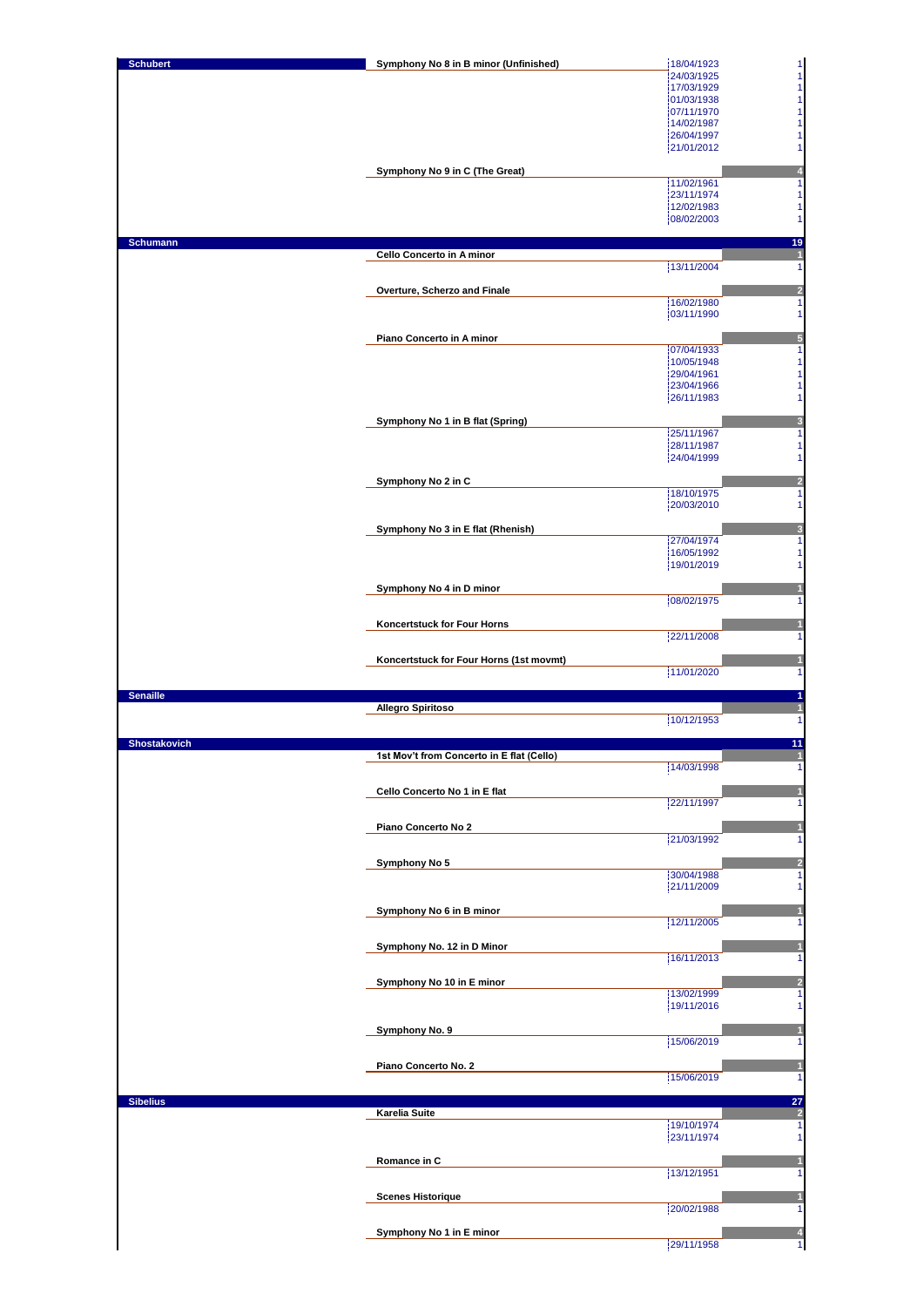| <b>Sibelius</b>     | Symphony No 1 in E minor            | 24/11/1973<br>$\mathbf{1}$                               |
|---------------------|-------------------------------------|----------------------------------------------------------|
|                     |                                     | $\mathbf{1}$<br>22/11/1986<br>14/06/2008<br>$\mathbf{1}$ |
|                     |                                     |                                                          |
|                     | Symphony No 2 in D                  | $\overline{\mathbf{r}}$                                  |
|                     |                                     | 29/11/1975<br>1<br>27/11/1982<br>$\mathbf{1}$            |
|                     |                                     | 15/06/2002<br>11                                         |
|                     |                                     | 13/06/2015<br>11                                         |
|                     | Symphony No 3 in C                  |                                                          |
|                     |                                     | 11/04/1964<br>1                                          |
|                     | Symphony No 5 in E flat             | 2                                                        |
|                     |                                     | 13/11/2004<br>1                                          |
|                     |                                     | 13/01/2018<br>$\mathbf{1}$                               |
|                     | The Swan of Tuonela op 22           |                                                          |
|                     |                                     | 24/04/1958<br>1                                          |
|                     |                                     |                                                          |
|                     | Tone Poem: Finlandia                | 3<br>27/04/1974<br>$\mathbf{1}$                          |
|                     |                                     | 21/11/1998<br>$\mathbf{1}$                               |
|                     |                                     | 27/01/2007<br>11                                         |
|                     | <b>Valse Triste</b>                 | 3                                                        |
|                     |                                     | 07/04/1933<br>1                                          |
|                     |                                     | 14/02/1998<br>$\mathbf{1}$<br>13/11/2004<br>$\mathbf{1}$ |
|                     |                                     |                                                          |
|                     | Violin Concerto in D minor          | 5                                                        |
|                     |                                     | 19/11/1960<br>1<br>29/11/1980<br>11                      |
|                     |                                     | 12/06/1993<br>$\mathbf{1}$                               |
|                     |                                     | 27/01/2007<br>$\mathbf{1}$                               |
|                     |                                     | 18/01/2014<br>$\mathbf{1}$                               |
| <b>Smetana</b>      |                                     | 6                                                        |
|                     | From Bohemia's Woods and Fields     | 29/11/1980<br>11                                         |
|                     |                                     |                                                          |
|                     | <b>Overture: The Bartered Bride</b> | 3                                                        |
|                     |                                     | 11/04/1964<br>1<br>19/05/1984<br>$\mathbf{1}$            |
|                     |                                     | 27/01/2007<br>1                                          |
|                     |                                     |                                                          |
|                     | Vitava ("Ma Viast")                 | $\overline{a}$<br>25/11/1978<br>1                        |
|                     |                                     | 28/10/2000<br>11                                         |
| <b>Sousa</b>        |                                     | 1                                                        |
|                     | The Stars and Stripes for Ever      |                                                          |
|                     |                                     |                                                          |
|                     |                                     | 28/05/1994<br>1                                          |
| <b>Stanford</b>     |                                     | 1                                                        |
|                     | Symphony No 3 in F minor (Irish)    |                                                          |
|                     |                                     | 23/11/2002<br>1                                          |
| <b>Strauss J I</b>  |                                     | z                                                        |
|                     | <b>Radetsky March</b>               | $\overline{a}$                                           |
|                     |                                     | 10/02/1973<br>$\mathbf{1}$<br>10/06/2006<br>$\mathbf{1}$ |
|                     |                                     |                                                          |
| <b>Strauss J II</b> | Annen Polka                         | 20<br>1                                                  |
|                     |                                     | 10/06/2006<br>1                                          |
|                     |                                     |                                                          |
|                     | <b>Banditen Gallop</b>              | 17/02/1979<br>1                                          |
|                     |                                     |                                                          |
|                     | <b>Blue Danube Waltz</b>            | 3<br>1                                                   |
|                     |                                     | 10/02/1973<br>17/02/1979<br>1                            |
|                     |                                     | 10/06/2006<br>$\mathbf{1}$                               |
|                     | <b>Egyptian March</b>               | $\blacksquare$                                           |
|                     |                                     | 10/02/1996<br>1                                          |
|                     |                                     |                                                          |
|                     | <b>Overture: Die Fledermaus</b>     | 3<br>10/02/1973<br>1                                     |
|                     |                                     | 18/05/1991<br>$\mathbf{1}$                               |
|                     |                                     | 10/06/2006<br>$\mathbf{1}$                               |
|                     | Pizzicato Polka                     | 3                                                        |
|                     |                                     | 10/02/1973<br>1                                          |
|                     |                                     | 09/03/1991<br>1<br>10/06/2006<br>$\mathbf{1}$            |
|                     |                                     |                                                          |
|                     | Tales from the Vienna Woods         |                                                          |
|                     |                                     | 10/02/1973<br>$\mathbf{1}$                               |
|                     | Thunder and Lightning Polka         | 3                                                        |
|                     |                                     | 10/02/1973<br>1                                          |
|                     |                                     | 19/10/1974<br>$\mathbf{1}$<br>27/11/1976<br>1            |
|                     |                                     |                                                          |
|                     | <b>Tritsch-Tratsch Polka</b>        | $\overline{\mathbf{3}}$<br>17/02/1979<br>1               |
|                     |                                     | 10/02/1996<br>11<br>10/06/2006<br>1                      |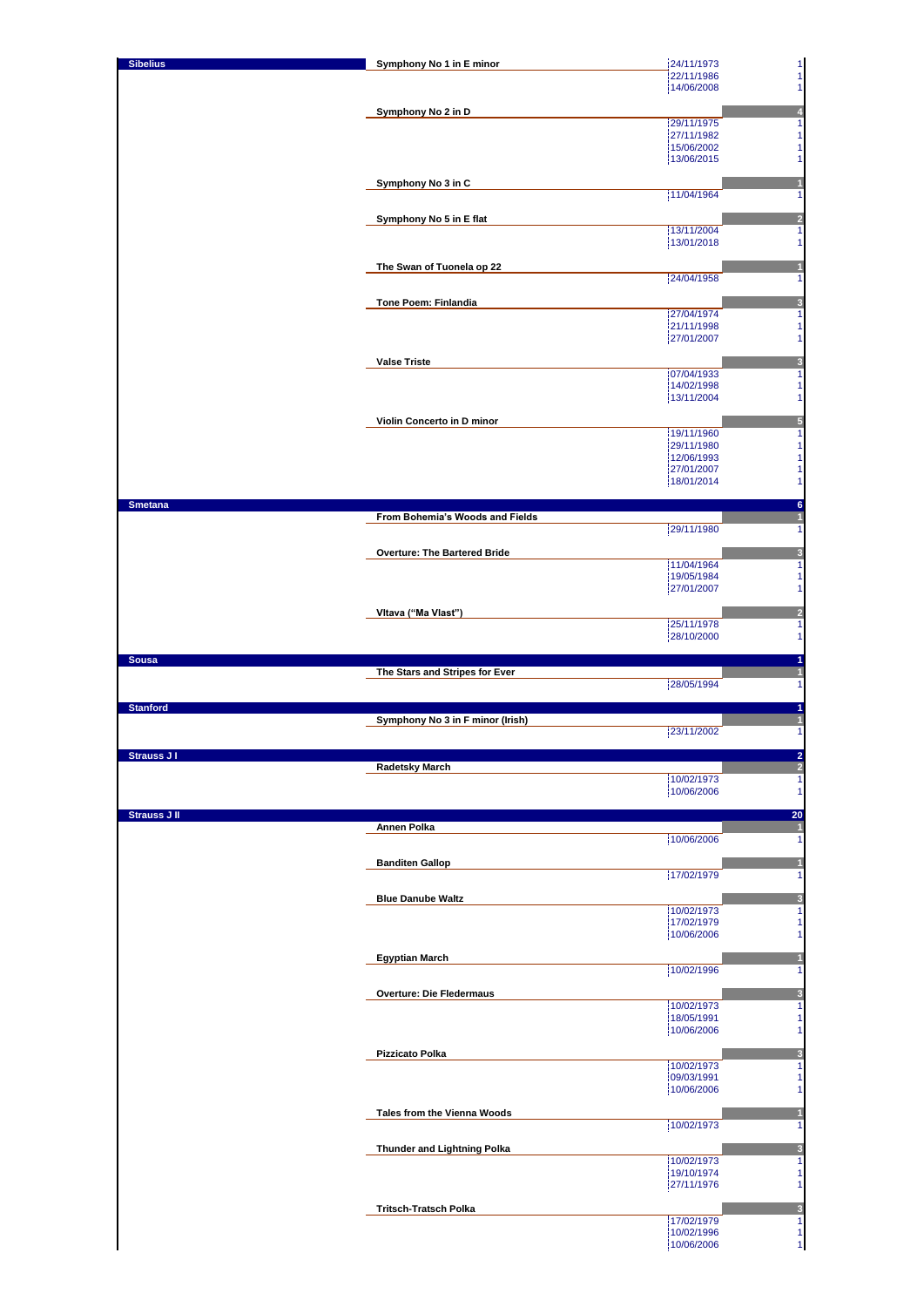| <b>Strauss J II</b>       |                                         |                          |         |
|---------------------------|-----------------------------------------|--------------------------|---------|
|                           | Wine, Women and Song                    | 17/02/1979               |         |
| <b>Strauss R</b>          |                                         |                          | 15      |
|                           | 1st Waltz sequence, Der Rosenkavalier   | 27/04/1996               |         |
|                           | Four last songs                         |                          |         |
|                           |                                         | 08/02/1975               | 1       |
|                           |                                         | 13/02/1999               |         |
|                           | Horn Concerto No 1 in E flat            | 11/02/1961               |         |
|                           |                                         | 24/11/1973<br>02/02/2002 |         |
|                           |                                         |                          |         |
|                           | Horn Concerto No 2 in E flat            | 24/03/2007               |         |
|                           | Oboe Concerto in D                      |                          |         |
|                           |                                         | 16/10/1976<br>05/02/2000 |         |
|                           |                                         |                          |         |
|                           | Serenade in E flat for Wind Instruments | 28/11/1987               | 1       |
|                           |                                         | 01/04/2006               |         |
|                           | Don Juan                                |                          |         |
|                           |                                         | 21/11/2009               |         |
|                           | Till Eulenspiegels Lustige Streiche     | 14/06/2014               |         |
|                           | Suite for Winds in B flat               |                          |         |
|                           |                                         | 08/02/1992               |         |
|                           |                                         | 12/01/2013               |         |
| <b>Stravinsky</b>         | Suite: Pulchinella                      |                          | 6       |
|                           |                                         | 19/05/1990               |         |
|                           | <b>Suite: The Firebird</b>              |                          |         |
|                           |                                         | 05/02/2000               |         |
|                           | Symphony No 1                           | 28/04/1979               |         |
|                           |                                         |                          |         |
|                           | <b>Ballet: Petrushka</b>                | 09/02/1985               |         |
|                           | <b>Symphonies of Wind Instruments</b>   |                          |         |
|                           |                                         | 15/06/2019               |         |
|                           | Concerto in D                           |                          |         |
|                           |                                         | 15/06/2019               |         |
| <b>Sullivan</b>           | Overture: Di Ballo                      |                          |         |
|                           |                                         | 30/11/1968               |         |
| <b>Sullivan-Mackerras</b> |                                         |                          |         |
|                           | <b>Ballet Suite: Pineapple Poll</b>     | 23/04/1966               |         |
|                           |                                         |                          |         |
| <b>Suppe</b>              | <b>Overture: Light Cavalry</b>          |                          | в       |
|                           |                                         | 10/02/1996               |         |
|                           | Overture: Poet and Peasant              | 17/02/1979               | 1       |
|                           |                                         | 10/06/2006               |         |
| <b>Tartini</b>            |                                         |                          |         |
|                           | Cello Concerto in A                     | 25/11/1961               |         |
| <b>Tartini-Rostal</b>     |                                         |                          |         |
|                           | <b>Violin Concerto</b>                  |                          |         |
|                           |                                         | 13/12/1951               | 1       |
| <b>Tchaikovsky</b>        | <b>Andante Cantabile</b>                |                          | 57<br>2 |
|                           |                                         | 15/12/1926               | 1       |
|                           |                                         | 13/11/1993               |         |
|                           | Andante Cantabile from Symphony No 5    | 07/04/1933               |         |
|                           |                                         |                          |         |
|                           | <b>Ballet Suite: Sleeping Beauty</b>    | 20/02/1982               | 1       |
|                           |                                         |                          | 1       |
|                           |                                         | 03/02/2001               |         |
|                           | <b>Capriccio Italien</b>                |                          |         |
|                           |                                         | 30/11/1968<br>12/12/1970 | 1       |
|                           |                                         | 19/05/1984<br>21/11/1998 |         |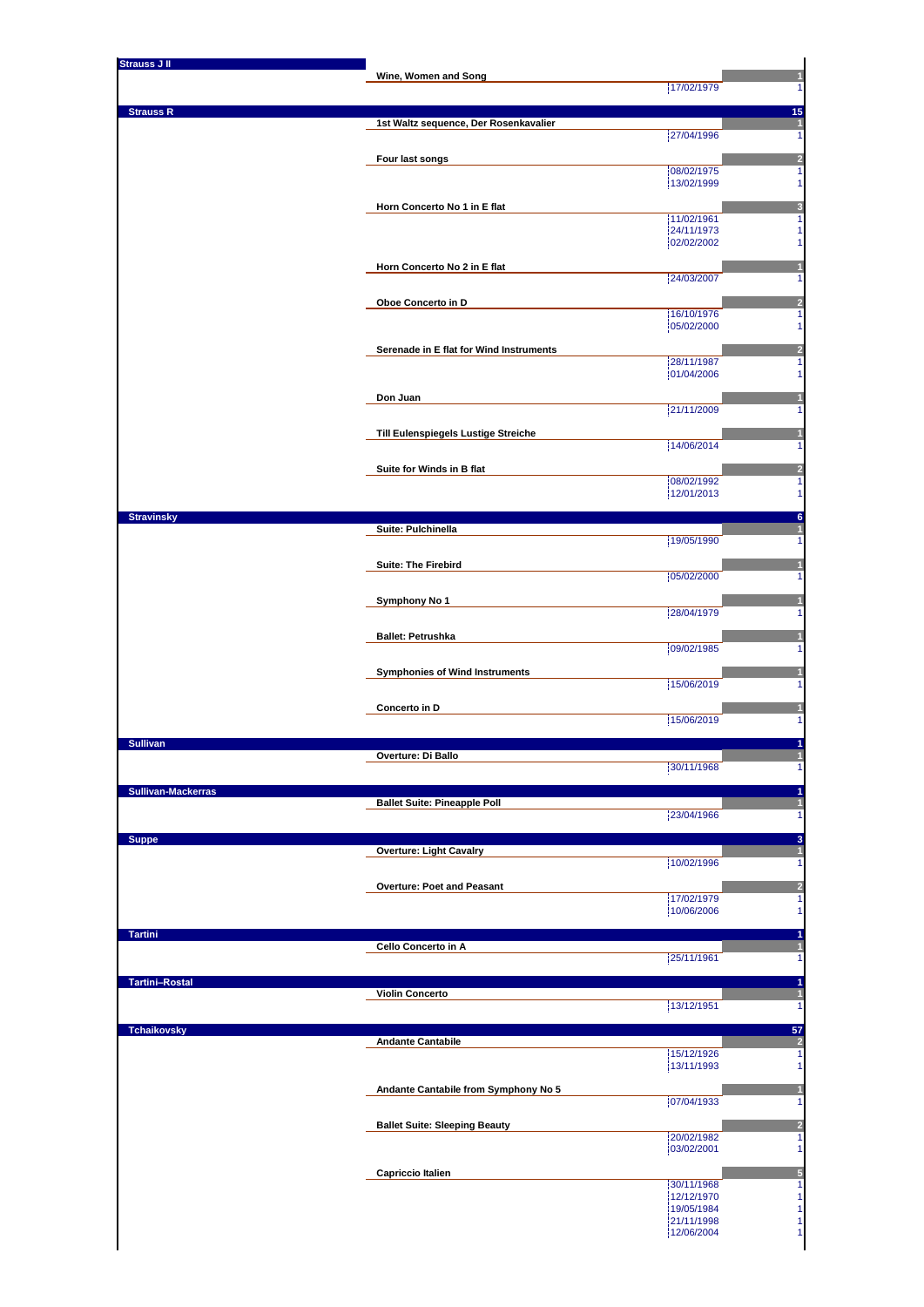| <b>Tchaikovsky</b>      | Eugene Onegin (Lenski's aria)         | $\mathbf{1}$                                                        |
|-------------------------|---------------------------------------|---------------------------------------------------------------------|
|                         |                                       | 18/10/1980<br>1                                                     |
|                         | Fantasy Overture: Romeo and Juliet    | 3                                                                   |
|                         |                                       | 27/11/1971<br>1                                                     |
|                         |                                       | 09/05/1987<br>1<br>13/06/2015<br>1                                  |
|                         |                                       |                                                                     |
|                         | Francesca da Rimini                   | $\mathbf{1}$<br>13/11/1993<br>1                                     |
|                         |                                       |                                                                     |
|                         | <b>Marche Slav</b>                    | $\frac{2}{1}$                                                       |
|                         |                                       | 19/05/1984<br>12/06/2004<br>1                                       |
|                         |                                       |                                                                     |
|                         | Overture: 1812                        | $\frac{2}{1}$<br>28/04/1979                                         |
|                         |                                       | 12/06/2004<br>1                                                     |
|                         |                                       |                                                                     |
|                         | Piano Concerto No 1 in B flat minor   | 3<br>07/03/1939<br>1                                                |
|                         |                                       | 26/11/1977<br>1                                                     |
|                         |                                       | 21/11/2009<br>1                                                     |
|                         | Polonaise from Eugene Onegin          | $\overline{\mathbf{r}}$                                             |
|                         |                                       | $\overline{\mathbf{1}}$<br>11/04/1964                               |
|                         |                                       | 27/11/1976<br>1<br>13/11/1993<br>1                                  |
|                         |                                       | 21/01/2012<br>1                                                     |
|                         |                                       |                                                                     |
|                         | <b>Rococo Variations</b>              | $\overline{\mathbf{c}}$<br>1<br>25/11/1961                          |
|                         |                                       | 1<br>14/01/2017                                                     |
|                         |                                       |                                                                     |
|                         | <b>Serenade for Strings</b>           | $\frac{2}{1}$<br>04/12/1952                                         |
|                         |                                       | 08/02/1992<br>1                                                     |
|                         | <b>Swan Lake Excerpts</b>             |                                                                     |
|                         |                                       | $\frac{2}{1}$<br>19/05/1984                                         |
|                         |                                       | 1<br>21/05/2005                                                     |
|                         | Symphony No 2 in C minor              |                                                                     |
|                         |                                       | $\frac{2}{1}$<br>27/11/1971                                         |
|                         |                                       | 1<br>13/11/2010                                                     |
|                         | Symphony No 4 in F minor              | 3                                                                   |
|                         |                                       | 24/11/1984<br>1                                                     |
|                         |                                       | 02/02/2002<br>1<br>1<br>27/10/2012                                  |
|                         |                                       |                                                                     |
|                         | Symphony No 5 in E minor              | 4<br>09/02/1991<br>1                                                |
|                         |                                       | 26/10/1991<br>$\mathbf{1}$                                          |
|                         |                                       | $\mathbf{1}$<br>22/01/2005                                          |
|                         |                                       | 1<br>18/03/2017                                                     |
|                         | Symphony No 6 (Pathetique)            | 3                                                                   |
|                         |                                       | 20/02/1988<br>1                                                     |
|                         |                                       | 1<br>22/11/2008<br>16/03/2019<br>1                                  |
|                         |                                       |                                                                     |
|                         | The Nutcracker Suite                  | 5<br>19/11/1924<br>1                                                |
|                         |                                       | 1<br>27/01/1931                                                     |
|                         |                                       | $\mathbf{1}$<br>01/12/1979                                          |
|                         |                                       | 1<br>05/02/2000<br>12/06/2004<br>1                                  |
|                         |                                       |                                                                     |
|                         | Violin Concerto in D major            | 4                                                                   |
|                         |                                       | 27/11/1971<br>1<br>30/11/1985<br>1                                  |
|                         |                                       | 16/05/1998<br>1                                                     |
|                         |                                       | 15/06/2013<br>1                                                     |
|                         | Waltz of the Flowers (The Nutcracker) | 1                                                                   |
|                         |                                       | 10/02/1996<br>1                                                     |
|                         | <b>Sleeping Beauty waltz</b>          | 1                                                                   |
|                         |                                       | 07/03/1939<br>1                                                     |
|                         | <b>Waltz from Eugene Onegin</b>       | $\overline{\mathbf{c}}$                                             |
|                         |                                       | $\overline{1}$<br>27/11/1976                                        |
|                         |                                       | 19/11/2016<br>1                                                     |
| <b>Telemann</b>         |                                       |                                                                     |
|                         | Viola Concerto in G major             | $\frac{2}{2}$                                                       |
|                         |                                       | 15/12/1949<br>1<br>26/04/1980                                       |
|                         |                                       |                                                                     |
| <b>Traditional</b>      |                                       | 1                                                                   |
|                         | <b>Londonderry Air</b>                | $\overline{\mathbf{1}}$<br>23/02/1926<br>$\overline{1}$             |
|                         |                                       |                                                                     |
| <b>Vaughan Williams</b> | A Sea Symphony                        | $\begin{array}{c}\n 25 \\  \hline\n 2 \\  \hline\n 1\n \end{array}$ |
|                         |                                       | 15/04/1967                                                          |
|                         |                                       | 11/04/1981<br>1                                                     |
|                         | <b>Benedicite</b>                     | $\overline{a}$                                                      |
|                         |                                       |                                                                     |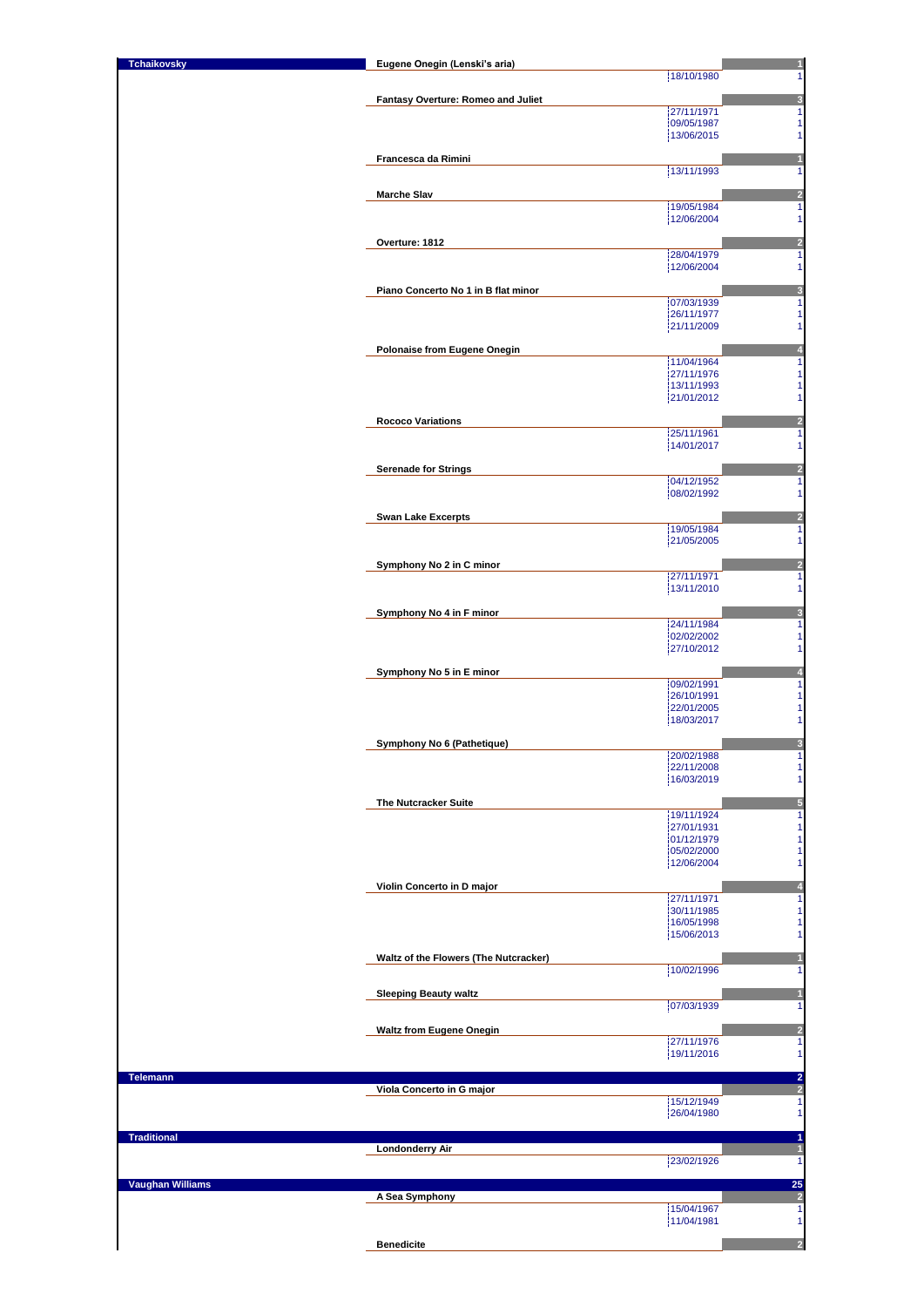| <b>Vaughan Williams</b> | <b>Benedicite</b>                                  | 07/12/1957<br>1<br>11/11/1972<br>1                      |
|-------------------------|----------------------------------------------------|---------------------------------------------------------|
|                         | Dona Nobis Pacem                                   |                                                         |
|                         |                                                    | 11/11/1972<br>1                                         |
|                         | <b>Fantasia on Greensleeves</b>                    | $\frac{3}{1}$<br>11/05/1949<br>26/04/1986<br>1          |
|                         |                                                    | 21/11/1998<br>1                                         |
|                         | <b>Folk Song Suite</b>                             | $\frac{2}{1}$<br>11/11/1972                             |
|                         |                                                    | 11/03/1995<br>1                                         |
|                         | <b>Oboe Concerto</b>                               | 1<br>29/01/1994<br>1                                    |
|                         | <b>Overture: The Wasps</b>                         | 3<br>25/11/1961<br>1                                    |
|                         |                                                    | 26/04/1975<br>1<br>28/03/2009<br>1                      |
|                         | <b>Serenade to Music</b>                           | $\frac{2}{1}$                                           |
|                         |                                                    | 04/10/1951<br>1<br>07/11/1970                           |
|                         | Symphony No 5 in D                                 | $\frac{2}{1}$                                           |
|                         |                                                    | 03/11/1990<br>1<br>11/11/2006                           |
|                         | The Lark Ascending                                 | $\frac{2}{1}$<br>08/02/1992                             |
|                         |                                                    | 17/03/2018<br>1                                         |
|                         | <b>Tuba Concerto</b>                               | $\overline{\mathbf{3}}$<br>$\overline{1}$<br>24/04/1982 |
|                         |                                                    | 11/03/1995<br>1<br>19/03/2011<br>1                      |
|                         | Symphony No. 2 (London)                            | $\frac{2}{1}$<br>25/02/1984                             |
|                         |                                                    | 18/11/2017<br>1                                         |
| Verdi                   | Aida (Grand March & Finale Act II)                 | 16<br>$\overline{1}$                                    |
|                         |                                                    | 18/10/1980<br>1                                         |
|                         | <b>Ballet Music from Aida</b>                      | 1<br>13/11/1993<br>1                                    |
|                         | Il Torvatore (D'amor sull'ali rosee, Anvil Chorus) | 1<br>18/10/1980<br>1                                    |
|                         | L'Orrido Campo (Un Ballo in Maschera)              | 1                                                       |
|                         |                                                    | 17/11/2001<br>1                                         |
|                         | Nabucco (Chorus of Hebrew Slaves)                  | 18/10/1980<br>1                                         |
|                         | <b>Overture: Force of Destiny</b>                  | 3<br>22/11/1986<br>1                                    |
|                         |                                                    | 17/11/2001<br>1<br>13/11/2010<br>1                      |
|                         | <b>Overture: The Sicillian Vespers</b>             | н                                                       |
|                         |                                                    | 13/11/1993<br>1                                         |
|                         | Quando le sere al placido                          | Π<br>17/11/2001<br>1                                    |
|                         | <b>Requiem Mass</b>                                | 30/04/1977<br>1                                         |
|                         | Rigoletto (Questa o quella)                        |                                                         |
|                         |                                                    | 18/10/1980<br>1                                         |
|                         | Three Arias for Soprano                            | 13/11/1993<br>1                                         |
|                         | <b>Otello Ballet</b>                               |                                                         |
|                         | Aida aria 'Ritorna Vincitor'                       | 16/11/2013<br>1<br>1                                    |
|                         |                                                    | 16/11/2013<br>1                                         |
|                         | Overture: Nabucco                                  | 16/11/2013<br>1                                         |
| <b>Vivaldi</b>          |                                                    | 4                                                       |
|                         | Concerto alla rustica for strings                  | 1<br>12/02/1972<br>1                                    |
|                         | Concerto Grosso in D minor                         | 1<br>19/11/1960<br>1                                    |
|                         | Piccolo Concerto (several mov'ts)                  |                                                         |
|                         |                                                    | 11/03/1995<br>1                                         |
|                         | The Four Seasons                                   |                                                         |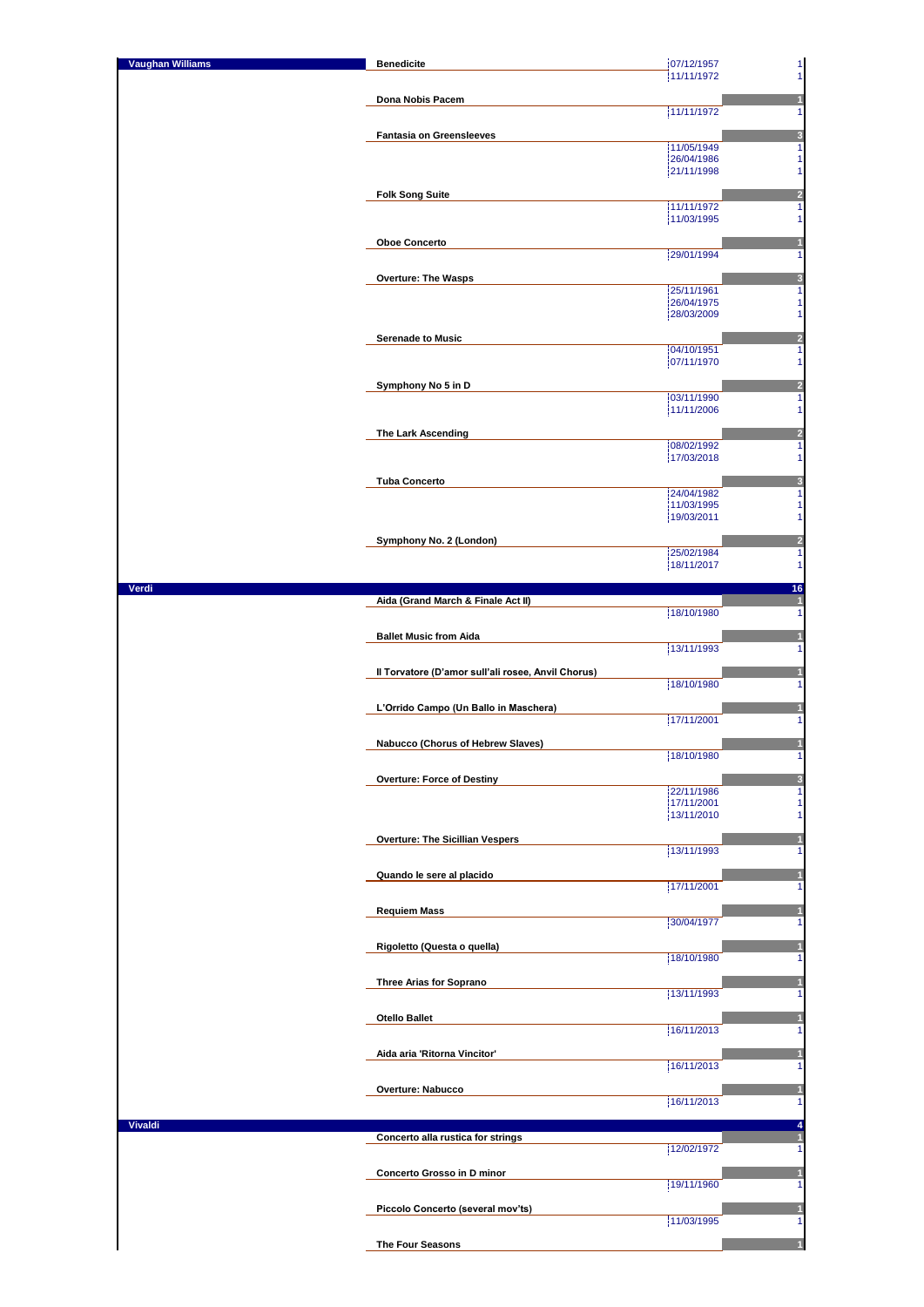| <b>Vivaldi</b> | The Four Seasons                         | 31/03/1990<br>$\mathbf{1}$                                                                                 |
|----------------|------------------------------------------|------------------------------------------------------------------------------------------------------------|
| Wagner         |                                          |                                                                                                            |
|                | Dich teure halle                         | $\frac{23}{1}$                                                                                             |
|                |                                          | 17/11/2001<br>1                                                                                            |
|                | <b>Flying Dutchman (Spinning Chorus)</b> | 1                                                                                                          |
|                |                                          | 18/10/1980<br>1                                                                                            |
|                |                                          |                                                                                                            |
|                | <b>Grand March from Tannhauser</b>       | 1<br>17/11/2001<br>1                                                                                       |
|                |                                          |                                                                                                            |
|                | O Star of Eve                            | 1                                                                                                          |
|                |                                          | 17/11/2001<br>1                                                                                            |
|                | Overture: Die Meistersinger              | 7                                                                                                          |
|                |                                          | $\overline{\mathbf{1}}$<br>23/02/1926                                                                      |
|                |                                          | 1<br>27/01/1931                                                                                            |
|                |                                          | $\begin{array}{c} 1 \\ 1 \end{array}$<br>27/04/1968<br>27/04/1974                                          |
|                |                                          | 1<br>09/05/1987                                                                                            |
|                |                                          | 05/06/1999<br>1                                                                                            |
|                |                                          | 1<br>14/06/2008                                                                                            |
|                | Overture: Rienzi                         | 1                                                                                                          |
|                |                                          | 27/04/1996<br>1                                                                                            |
|                | Overture: Tannhauser                     | 1                                                                                                          |
|                |                                          | 09/06/2007<br>1                                                                                            |
|                |                                          |                                                                                                            |
|                | Overture: The Flying Dutchman            | $\frac{2}{1}$<br>26/11/1977                                                                                |
|                |                                          | 12/11/2011<br>1                                                                                            |
|                |                                          |                                                                                                            |
|                | Prelude & Liebstod from Tristan & Isolde | 1<br>16/11/2013                                                                                            |
|                |                                          | 1                                                                                                          |
|                | <b>Ride of the Valkyries</b>             | $\overline{2}$                                                                                             |
|                |                                          | 1<br>27/04/1996                                                                                            |
|                |                                          | 17/03/2018<br>1                                                                                            |
|                | <b>Siegfried Idyll</b>                   | $\frac{2}{1}$                                                                                              |
|                |                                          | 27/01/1931                                                                                                 |
|                |                                          | 16/12/1948<br>1                                                                                            |
|                | Tannhauser (Hail bright abode)           | 1                                                                                                          |
|                |                                          | 18/10/1980<br>1                                                                                            |
|                |                                          | 1                                                                                                          |
|                | Forest Murmurs from Act II of Siegfried  | 22/11/2008<br>1                                                                                            |
|                |                                          |                                                                                                            |
|                |                                          |                                                                                                            |
|                | Prelude to Act III of Lohengrin          | 1                                                                                                          |
|                |                                          | 13/06/2009<br>1                                                                                            |
| Waldteufel     |                                          | 1                                                                                                          |
|                | <b>Skater's Waltz</b>                    | $\mathbf{1}$                                                                                               |
|                |                                          | 17/02/1979<br>1                                                                                            |
| waiton         |                                          | סו                                                                                                         |
|                | <b>Cello Concerto</b>                    | $\overline{1}$                                                                                             |
|                |                                          | 09/06/2007<br>1                                                                                            |
|                | <b>Coronation Te Deum</b>                | $\mathbf{1}$                                                                                               |
|                |                                          | 11/04/1981<br>1                                                                                            |
|                | <b>March Crown Imperial</b>              |                                                                                                            |
|                |                                          | 3<br>15/04/1978<br>1                                                                                       |
|                |                                          | 16/05/1998<br>23/11/2002                                                                                   |
|                |                                          |                                                                                                            |
|                | <b>Overture: Portsmouth Point</b>        | $\overline{\mathbf{c}}$                                                                                    |
|                |                                          | 27/04/1985                                                                                                 |
|                |                                          | 23/11/2002                                                                                                 |
|                | Siesta                                   | 1                                                                                                          |
|                |                                          | 27/11/1965<br>1                                                                                            |
|                | <b>Spitfire Prelude and Fugue</b>        | 4                                                                                                          |
|                |                                          | 24/04/1976                                                                                                 |
|                |                                          | 1<br>1<br>1<br>1<br>1<br>24/04/1982<br>1<br>05/06/1999<br>1                                                |
|                |                                          | 18/11/2017                                                                                                 |
|                |                                          | 1                                                                                                          |
|                | Suite: Henry V                           | 1<br>1                                                                                                     |
|                |                                          | 22/04/1989                                                                                                 |
|                | Two Pieces from Henry V                  |                                                                                                            |
|                |                                          | 16/05/1998                                                                                                 |
|                | Viola Concerto                           |                                                                                                            |
|                |                                          | 10/02/1990                                                                                                 |
|                |                                          | 10/06/2017                                                                                                 |
| Warlock        |                                          |                                                                                                            |
|                | <b>Capriol Suite</b>                     |                                                                                                            |
|                |                                          | 13/12/1951                                                                                                 |
| Weber          |                                          | 1<br>$\overline{1}$                                                                                        |
|                | 3rd Mov't from Concerto in F (Bassoon)   | 1<br>$\frac{2}{1}$<br>1<br>1<br>$\mathbf{1}$<br>18<br>$\ddot{\phantom{1}}$<br>$\overline{1}$<br>14/03/1998 |